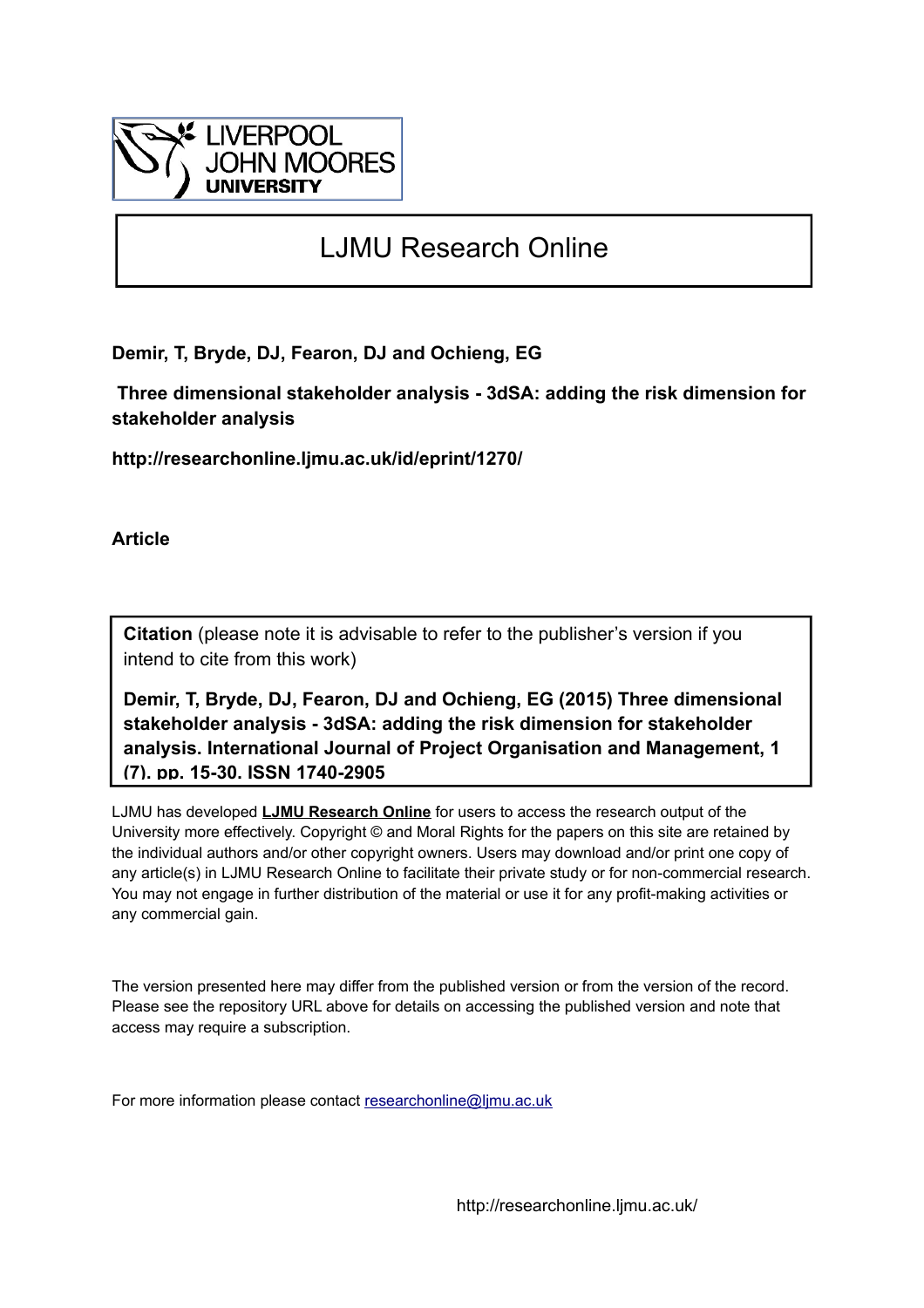# **Three Dimensional Stakeholder Analysis - 3dSA: adding the risk dimension for stakeholder analysis**

# Selim Tugra Demir\*

Built Environment & Sustainable Technologies (BEST) Research Institute, School of the Built Environment, Faculty of Technology & Environment, Liverpool John Moores University, Liverpool, L3 3AF; UK. Email: S.T.Demir@2009.ljmu.ac.uk \*Corresponding author

# David James Bryde

Built Environment & Sustainable Technologies (BEST) Research Institute, School of the Built Environment, Faculty of Technology & Environment, Liverpool John Moores University, Liverpool, L3 3AF; UK. Email: D.J.Bryde@ljmu.ac.uk

# Damian John Fearon

Built Environment & Sustainable Technologies (BEST) Research Institute, School of the Built Environment, Faculty of Technology & Environment, Liverpool John Moores University Liverpool, L3 3AF; UK D.J.Fearon@ljmu.ac.uk

# Edward Godfrey Ochieng

Built Environment & Sustainable Technologies (BEST) Research Institute, School of the Built Environment, Faculty of Technology & Environment, Liverpool John Moores University Liverpool, L3 3AF; UK E.G.Ochieng@ljmu.ac.uk

#### **Biographical notes**

Selim Tugra Demir is a research student (PhD) in the Built Environment and Sustainable Technologies (BEST) Research Institute, School of the Built Environment at Liverpool John Moores University. Tugra has an academic background in Civil Engineering (Bachelor's Degree),

Copyright © 200x Inderscience Enterprises Ltd.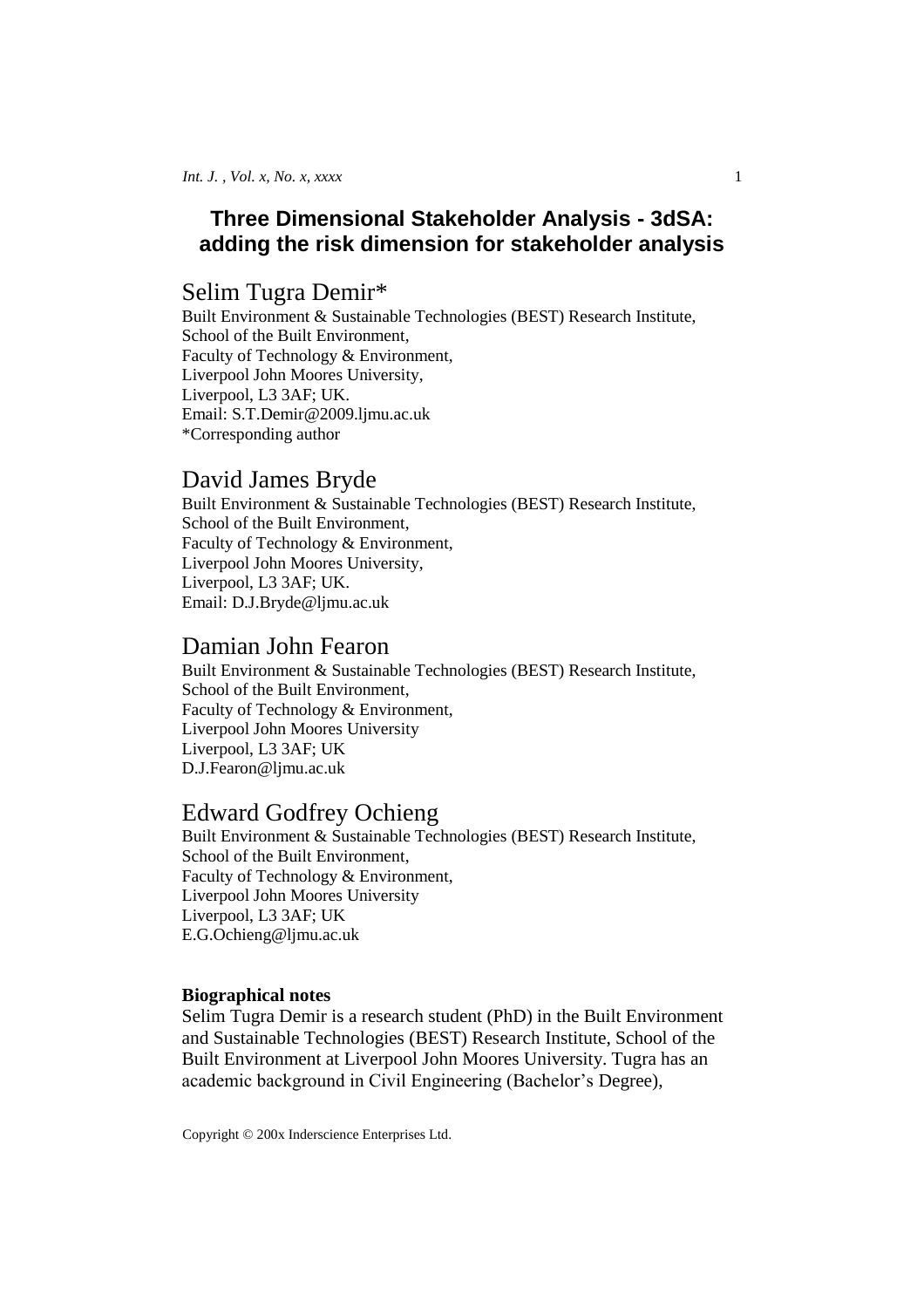International Project Management (Master's Degree) and Executive Leadership (MBA with Distinction). He has worked in the fields of Project Management and Construction Management in Germany and in the UAE. His research interests are in the areas of risk management, stakeholder management, agile and lean.

David Bryde is a Reader in Project Management in BEST Research Institute, School of the Built Environment at Liverpool John Moores University. David joined LJMU in 1991 and obtained a PhD in project management. His research interests focus on modern management methods in Construction, such as Lean, Agile, Uncertainty & Risk Management, Earned Value Analysis (EVA), Supply Chain Management and Stakeholder Engagement Methods. David has published widely in international journals and presented at various international conferences. He is a member of the Association of Project Management and the Project Management Institute.

Damian Fearon is a Principal Lecturer in Construction Management in Liverpool John Moores University, School of the Built Environment and a member of BEST. Damian has worked in the construction industry for 22 years with a mixture of industrial and academic experience, he returned to LJMU in 2008. His research interests are project management, sustainable construction, performance management and organisational development. Damian is currently studying for a PhD in Organisational Development, with a particular interest in the use of projects as episodic change intervention mechanisms. Damian is a member of the Royal Institution of Chartered Surveyors.

Edward Ochieng is a Senior Lecturer at Liverpool John Moores University and is a member of BEST Research Institute. He is involved in project management teaching and research. Edward's research interests include: Multicultural project teams, Project culture, Cultural diversity, Integrated supply chains, Partnering, Managing change, Modelling Technology, Managing processes, Project complexity, Project performance, Project Governance, Value creation, Sustainability in construction and Project integration. He has presented in both national and international conferences, such as Association of Researchers in Construction Management (ARCOM), Australian Universities Building Educators Association (AUBEA), CIB World Congress and International World of Construction Project Management whereby he has shared his knowledge on 'Global Project Teams, Project Complexity, Project Performance and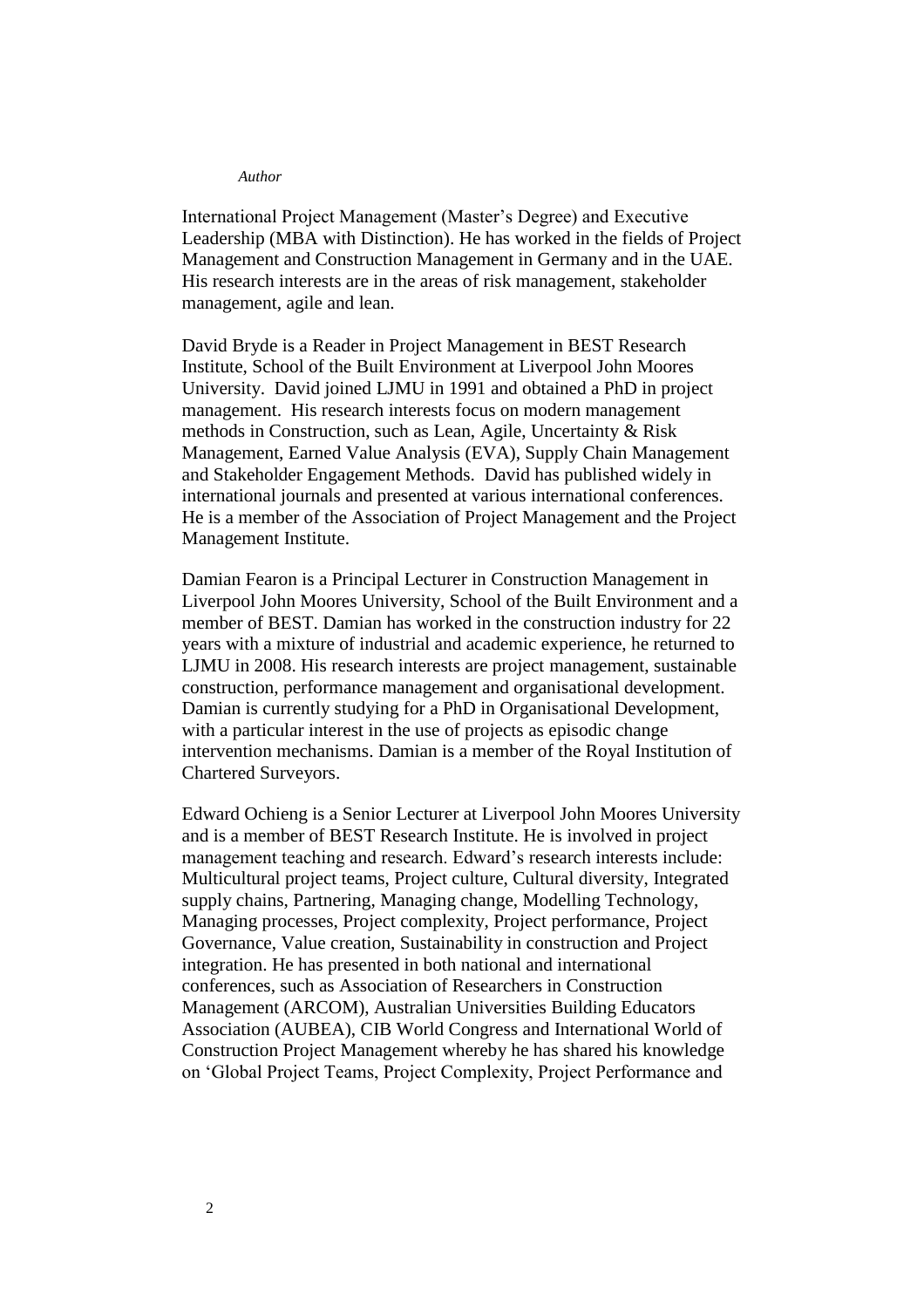Project Team Integration'. His research into project management is mainly concerned with people experiences and organisational challenges of managing projects in developing and developed nations.

### **Abstract**

There is a need for better integration of stakeholder analysis and risk management, because there are risks which can arise from the actions of stakeholders which can impact on the project aims and objectives. To meet this need the authors propose that stakeholders need to be analysed in three dimensions. This gives higher transparency to a stakeholder's characteristics and creates a stronger link to risk management. In addition to a stakeholder's power and interest a third dimension of "attitude" is developed. Hence a Power-Interest-Attitude Matrix is generated and applied to a real case construction project in Germany. This application to a real project scenario demonstrates how stakeholder analysis can be enhanced over the commonly used two dimensional matrices, to better integrate stakeholder analysis with risk management.

#### **1.1 Keywords:**

Construction, Project Management, Stakeholder, Stakeholder Analysis, Power-Interest-Matrix, Risk, Risk Management, Risk identification, German Construction Project, Construction Case Study.

# **1 Introduction**

Although the constructed facility is immobile or static, the environment in which construction projects are realised is highly dynamic and often complex. Further, each construction project has a large impact on society and the wider environment. In this respect there are numerous parties who can affect or can be affected by the outputs and outcomes of a project. These parties are called stakeholders. Dealing with stakeholders is part of the daily business for each involved party in construction; even if it is not practiced with a formal approach or method. The dynamic and complex environment which construction projects face creates changing stakeholder groups over the whole project life cycle. Therefore the project delivery has to focus on the identification, analysis and engagement with key stakeholders in each stage of the project. This is necessary as the stakeholders can influence whether the project is deemed a success or a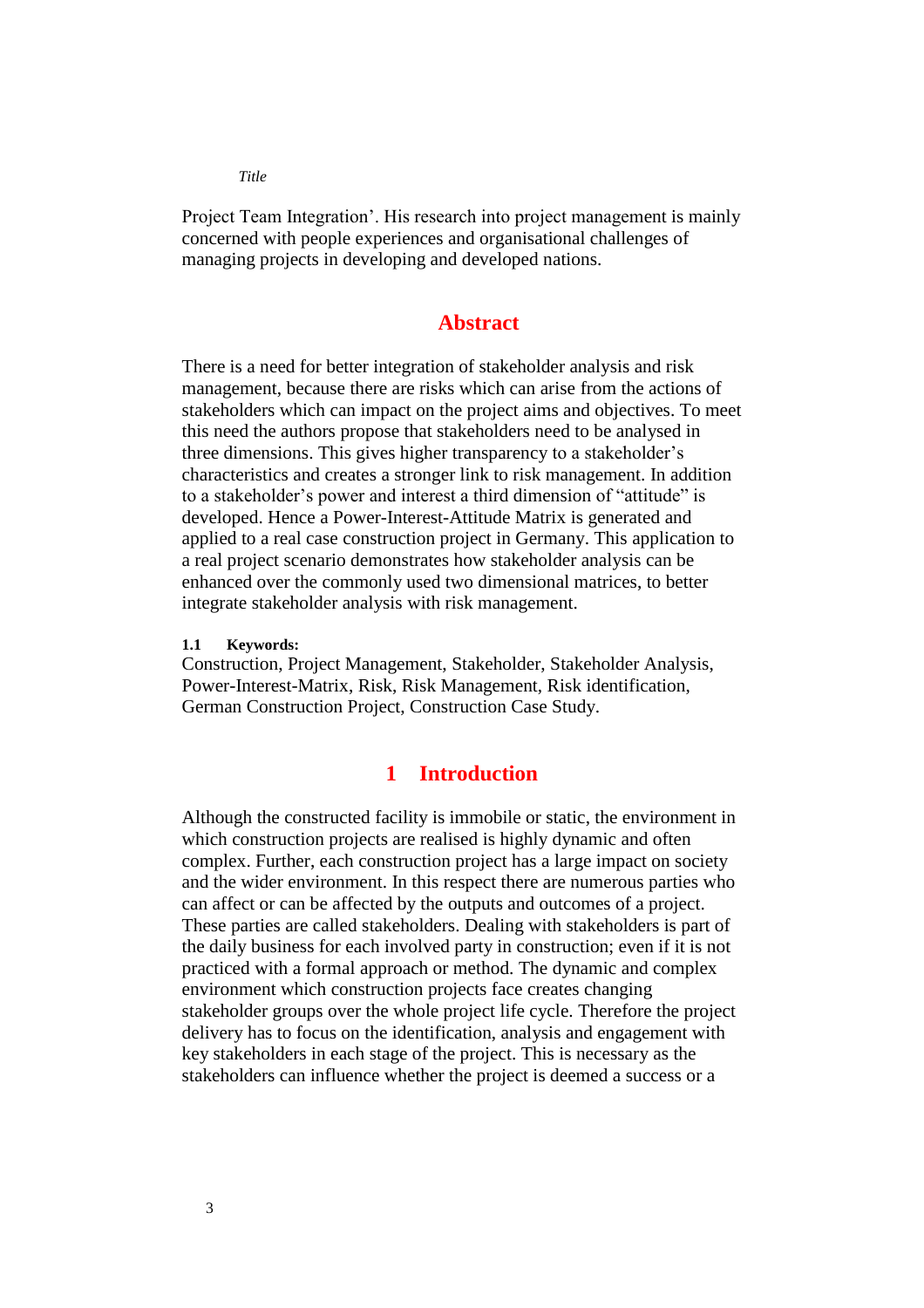failure. Thus stakeholders can make a positive contribution to a project achieving its aims, but on the other side of the coin they can also cause threats.

A common tool for stakeholder analysis in construction projects is the Power-Interest-Matrix. This assesses the level of power (authority) of the stakeholder to influence the outcome of the project and the level of interest (urgency) the stakeholder has in seeing the project completed. The tool is useful as it provides a focus for stakeholder engagement. Those involved in the management of construction projects are required to consider the views and perceptions of stakeholders when establishing the risk management framework. This is so they communicate with them the details of the risks in a transparent way. Particular attention needs paying to those with high salience (high power/high interest). Therefore the focus of stakeholder theory in risk management is on considering the views and perceptions of stakeholders with high salience and engaging with them actively (Ellen and Duijn, 2011).

Given that a risk can be defined as a variation from an aim (Project Management Institute, 2008; International Organisation for Standardisation, 2009) and considering that the behaviour of stakeholders can create such a variation, there is also another relationship between stakeholders and risk, namely: risks which can arise out of key stakeholders actions. The current project management literature shows different ways of integrating stakeholder analysis with risk management. But as Olander and Landin (2005) highlighted, further investigation is required into the relationships between stakeholder analysis (especially stakeholder mapping) and risk management. The call for further work provides the rationale for this paper.

The Power-Interest-Matrix is the most commonly used stakeholder analysis tool in construction (Chinyio and Olomolaiye, 2010). The high success of this tool in the construction industry might be related to its simplicity, as the industry prefers and requires techniques which are simple and flexible (Garnett and Pickrell, 2000). However, engagement strategies which are developed out of this tool might be misleading, because the relationship between power and level of interest does not reflect the attitude towards the project, i.e. if the stakeholder is a supporter or an opponent of this project. Not relating this risk dimension to the stakeholders might result in reactive risk management and hence crises management.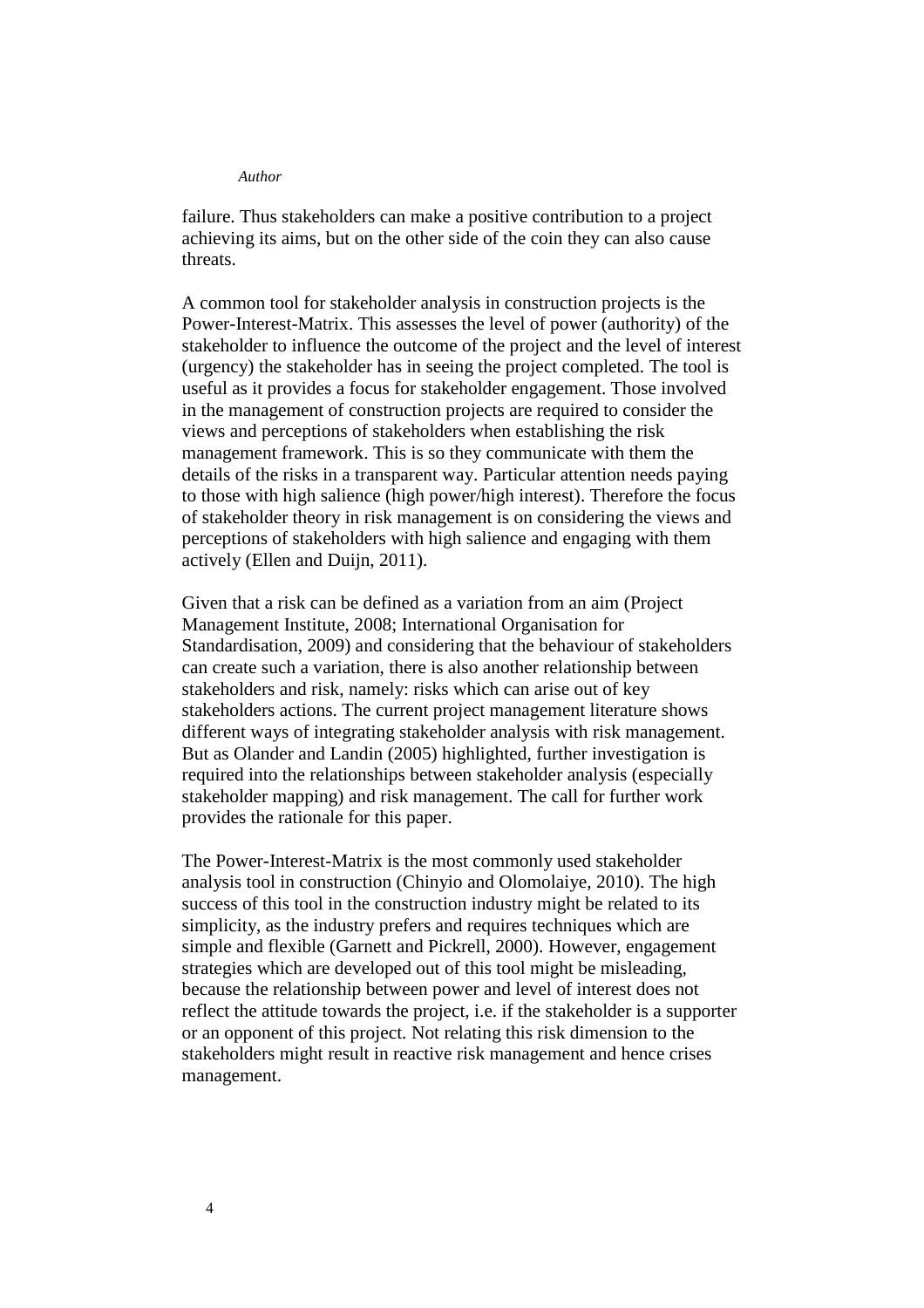To meet the need for better integrated stakeholder analysis and risk management this paper suggests extending the Power-Interest-Matrix, introduced above, beyond the current two dimensions. A third dimension is proposed which is the attitude towards the project by the key stakeholder (after Murray-Webster and Simon (2006)). Therefore this paper presents a modified Power-Interest-Matrix, labelled the Three Dimensional Stakeholder Analysis" or 3dSA for short. This provides a tool that is easy to implement in construction projects.

The tool is illustrated through a practical application to a real case construction project in Germany. A comparison is shown of how stakeholder analysis is traditionally done and how it is improved and better integrated with risk management using the 3sdSA.

### **2 Background – Literature review**

#### **2.1 Why do we need stakeholder analysis in construction projects?**

The roots of stakeholder analysis are in political and policy sciences (Brugha and Varvasovszky, 2000). In the management literature the term 'stakeholder' first appeared at the Stanford Research Institute in 1963 (Freeman, 1984). The growing realisation that stakeholders can affect an organisation's success has led to the development of approaches to analyse stakeholders (Brugha and Varvasovszky, 2000; Reed et al., 2009). These focus on the development of systematic tools, with clearly defined steps for showing the organisation or project stakeholders in a transparent way (Varvasovszky and Brugha, 2000).

The most basic description of a construction project is the planning and building of some physical facility (Pinto and Covin, 1989). The product, i.e. the constructed facility is immobile, which means the facility has to be produced at the point of consumption (construction site) (Gann, 1996). Each project requires a unique combination of labours and materials being coordinated on the construction site (Eccles, 1981). There are a large number of specialists involved, such as [...] "carpenters, bricklayers, plumbers, pipefitters, electricians, painters, roofers, drywallers, sheet metal workers, glaziers, and labourers" (Eccles, 1981, p. 337). There is a high range of materials and component parts (Gann, 1996). The management, planning and coordination of the labour and materials is a complex task (Gidado, 1996). This makes construction projects more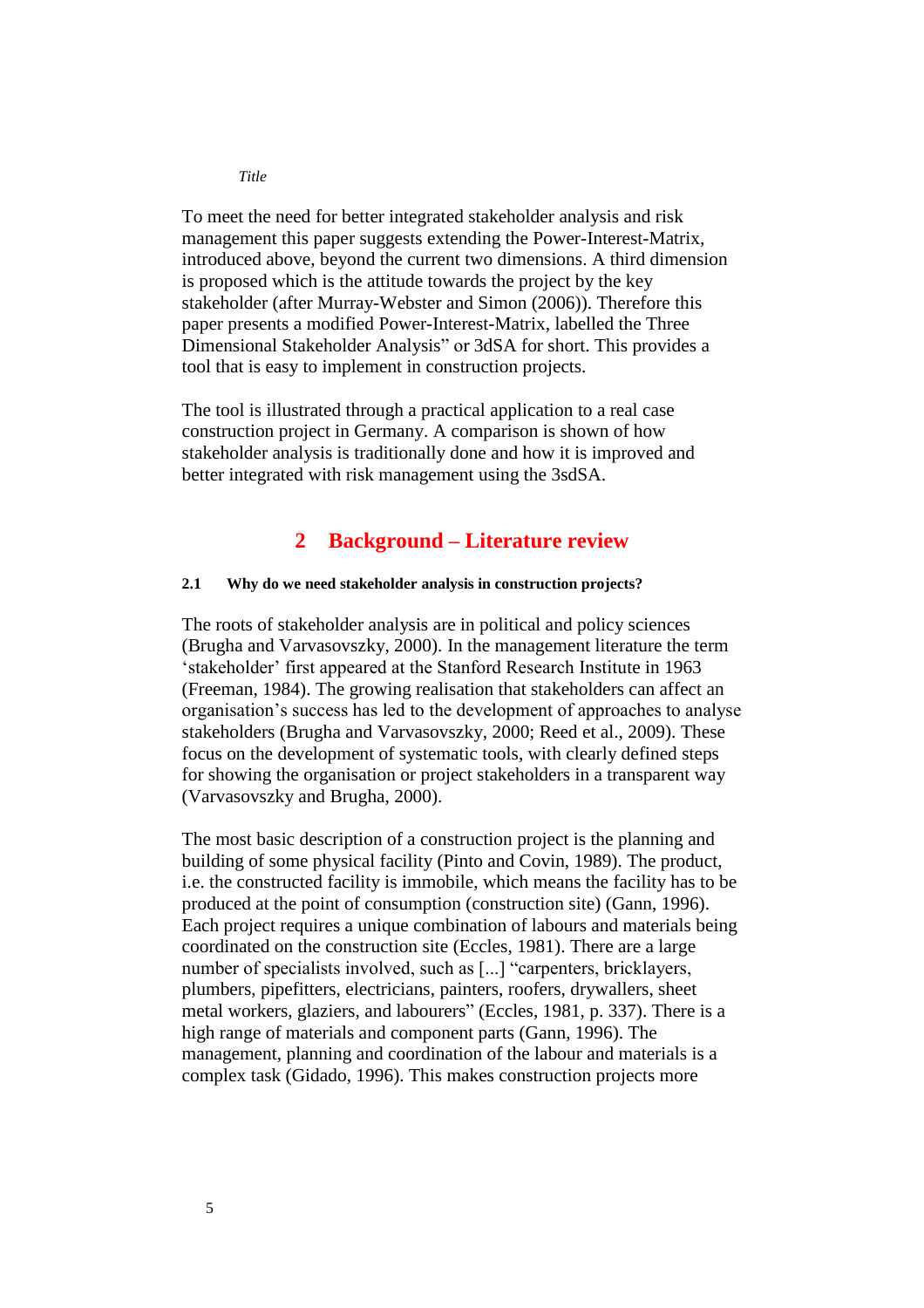complex than projects from other industries (Winch, 1989). Construction projects have to be undertaken under a short time framework, but have a long term impact in society (Harris, 1998). Therefore many different and sometimes opposing interests of various societal groups have to be considered during the project life span, which also includes the operational phase of the facility. So construction projects have to deal with stakeholders, just like other endeavours (Chinyio and Olomolaiye, 2010).

A stake is an interest in the project (Association for Project Management, 2006), which "a group or individual has in the outcome of a corporation's policies, procedures, or actions toward others" (Weiss, 1998, p. 20). Stakes can be based on "[…] legal, economic, social, moral, technological, ecological, political, or power interests" (ibid. p. 20). Freeman (1984, p. 25), one of the early proponents of the stakeholder management approach in business sciences (Reed et al., 2009), defined the term stakeholder as "any group or individual who can affect or is affected by the achievement of the firm's objectives". This forms the basis for most of the definitions of the term stakeholder in current literature (Reed et al., 2009). This is reflected by the definition of the Project Management Institute (2008, p. 23) who describe stakeholders as follows:

"Stakeholders are persons or organizations (e.g. customers, sponsors, the performing organization, or the public), who are actively involved in the project or whose interests may be positively or negatively affected by the performance or completion of the project".

The definitions of the terms stake and stakeholder form the basis for stakeholder analysis, which "[...] is a framework that enables users to map and then manage corporate relationships (present and potential) with groups who affect and are affected by the corporation's policies and actions" (Weiss, 1998, p. 30). Therefore stakeholder analysis is a process which shows the needs of different groups related to the project. Slack et al. (2006) suggest a three step process for stakeholder analysis:

- 1. Identify stakeholders
- 2. Prioritise stakeholders
- 3. Understand key stakeholders

The first step is critical and it is important for the project management team to identify those stakeholders who can affect the project at early project stages (Olander and Landin, 2005). It might not be possible to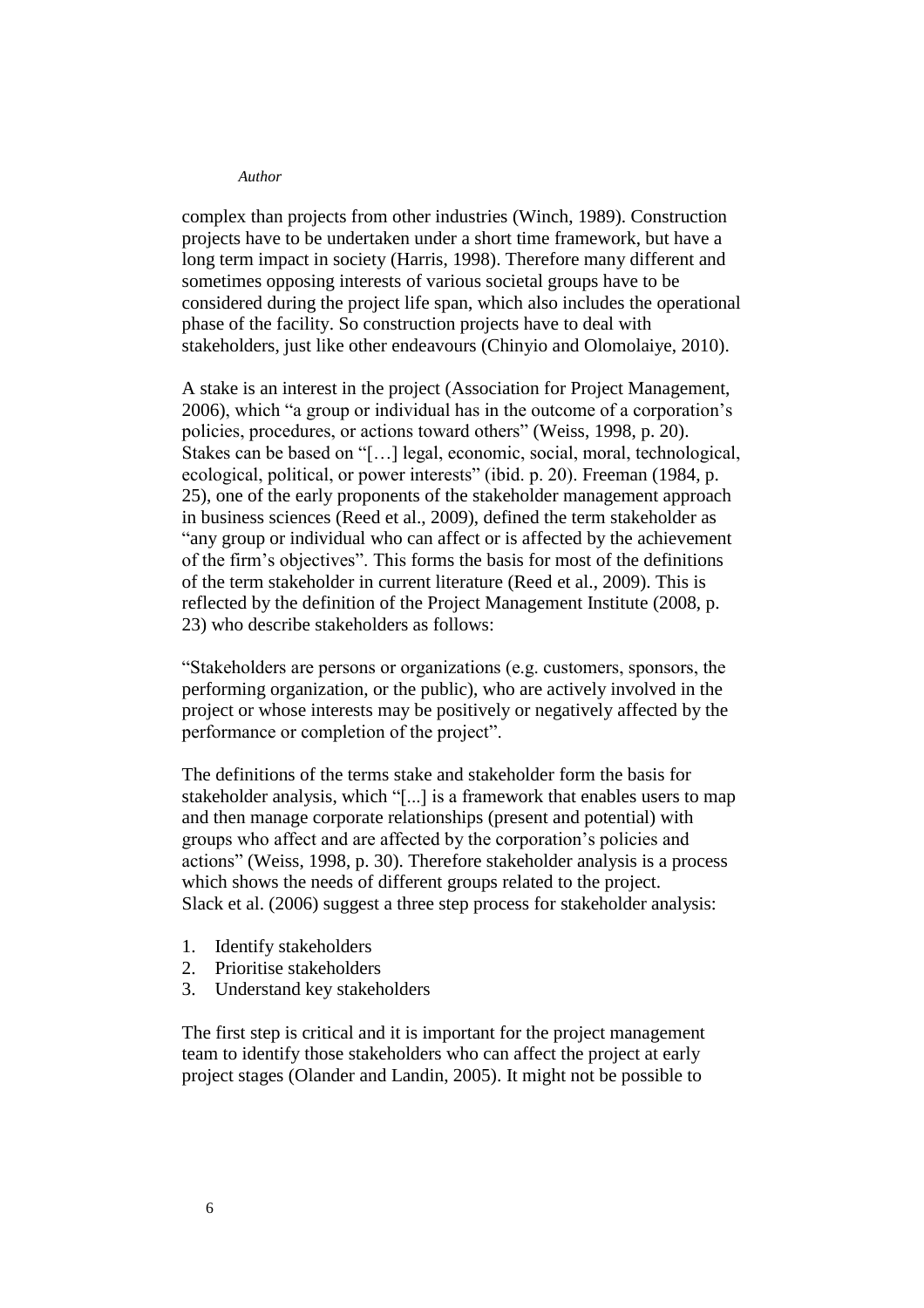# identify all stakeholders or provide highly detailed information about the characteristics, but it should be possible to provide initial data for other project management tasks, like risk management (Celar et al., 2010). This is especially important for large scale projects, due to the fact that small failures at early stages can have huge consequences at later stages.

Chinyio and Olomolaiye (2010, p. 2) stated that the stakeholders for construction projects include among others "[...] the owners and users of facilities, project managers, facilities managers, designers, shareholders, legal authorities, employees, subcontractors, suppliers, process and service providers, competitor, banks, insurance companies, media, community representatives, neighbours, general public, government establishments, visitors, customers, regional development agencies, the natural environment, the press, pressure groups, civic institutions, etc.". Stakes are not always obvious or explicit (Weiss, 1998) and projects can have negative as well as positive stakeholders. For example, some stakeholders may benefit from the successful completion of the project, while others may perceive the failure of the project as a more desirable outcome (Project Management Institute, 2008). Olander and Landin (2005) concluded that construction projects have a dynamic environment during all project phases. This means key stakeholders change in each project phase and stakeholder management, including identification, has to be done in all parts of the project life cycle.

As there can be many stakeholders to a construction project it is important to prioritise them and focus most time and effort on those that are key to the successful accomplishment of the project. This will ensure the efficient use of effort in order to communicate and manage the expectations of those deemed to be important by the project delivery organisation (Slack et al., 2006). There are several classification models available to prioritise stakeholders. The Project Management Institute (2008, p. 249) has listed a few, which are as follows:

- Power/interest grid
- Power/influence grid
- Influence/impact gird
- Power/urgency gird

The third dimension for analysing stakeholders will be introduced in the framework of this paper through the power/interest gird, which is also called the Power-Interest-Matrix (see figure 1). This is because it is the

#### *Title*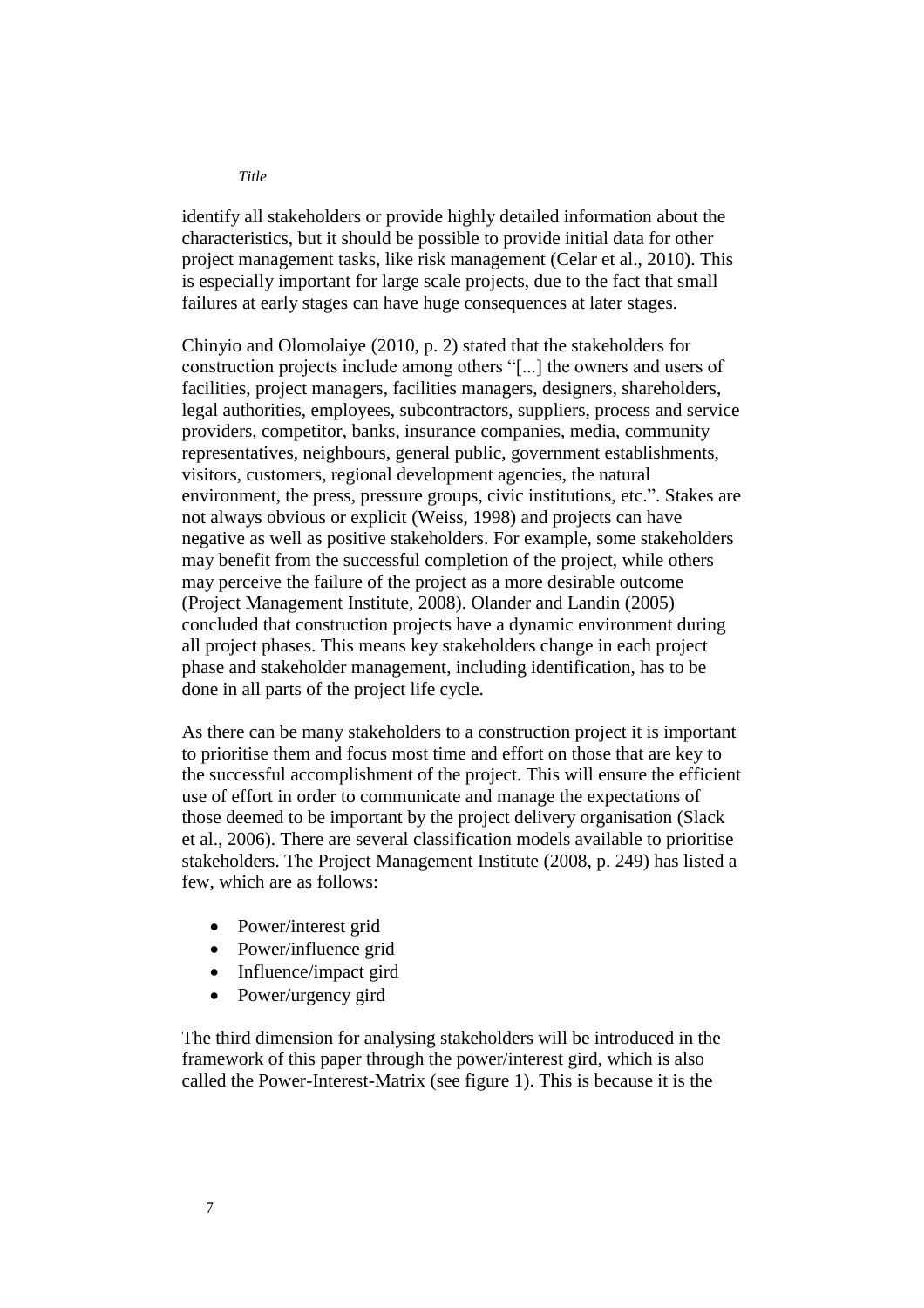one most commonly used in the construction industry (Chinyio and Olomolaiye, 2010).

**Figure 1:** Example Power-Interest-Matrix



The Power-Interest-Matrix is a two dimensional grid, which shows how interested each stakeholder group is in achieving the project objectives and whether the stakeholder has the power to influence the achieving of the objectives (Johnson et al., 2005).

Ihlen and Berntzen (2007) divide the power of stakeholders into three main categories: force (coercive power) i.e. activist groups; material or financial resources (utilitarian power) i.e. sponsors; symbolic resources (normative power) i.e. a city council or public authorities.

In the example shown in Figure 1 Stakeholder 3 has the highest salience, so attention would focus on them in terms of stakeholder engagement activities. Less time and effort will be spent on Stakeholder 4 and 2 as they have lower levels of power and interest than Stakeholder 3. So it is sufficient to understand what is needed to keep Stakeholder 3 satisfied, with careful monitoring of their level of interest in case it increases as the project progresses and they become a key player. A similar watching brief is required on Stakeholder 2 for any fluctuations in salience (up or down) and the resultant impact on the required level and type of engagement activity. An engagement strategy of keeping informed is appropriate for Stakeholder 1, as long as their interest remains high and their power low.

To conclude, through grouping the stakeholders on the Power-Interest-Matrix, the project management function gets a better understanding about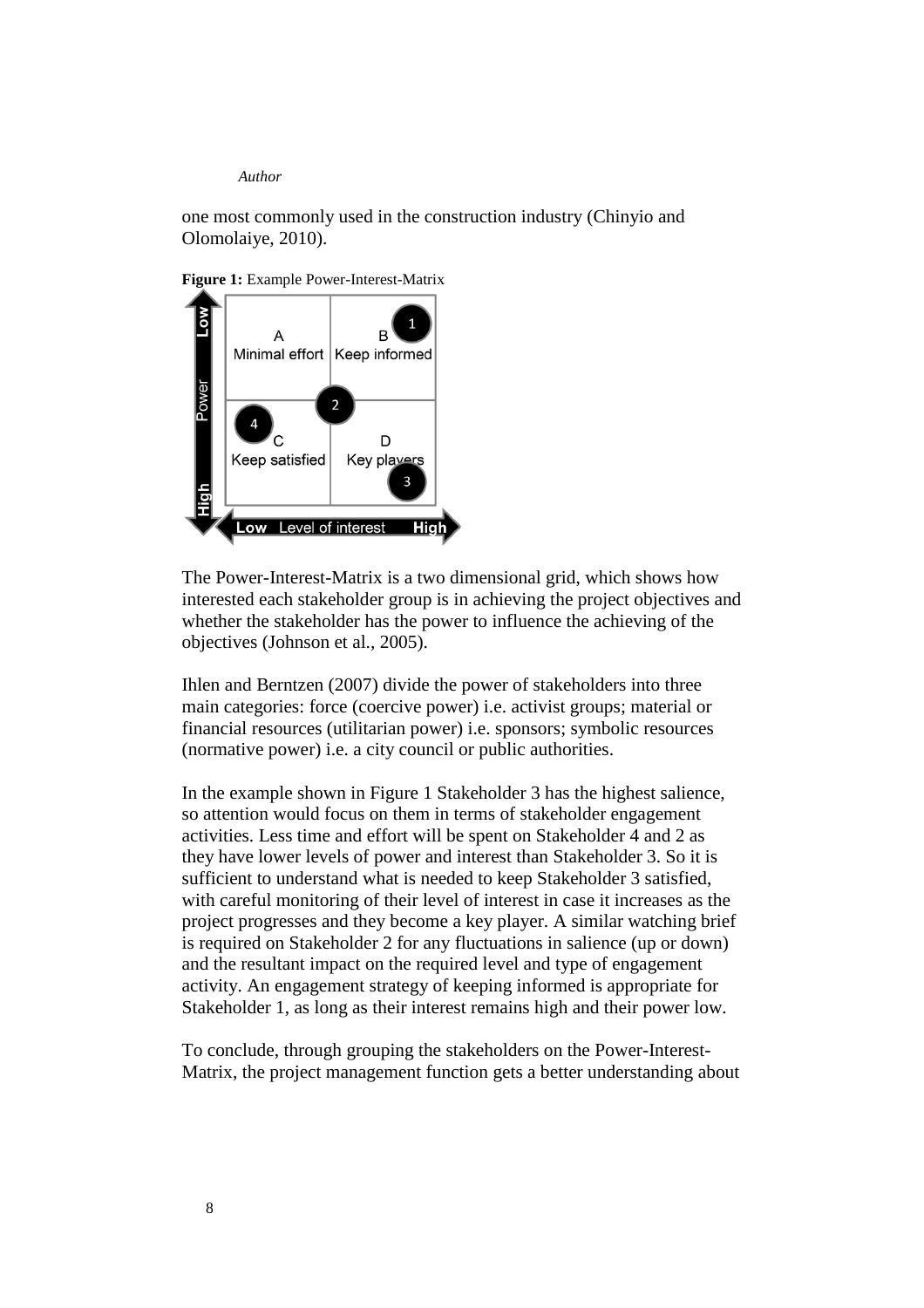how the communication and the relationships between stakeholders can affect the project objectives (Olander and Landin, 2005).

Understanding the expectations of stakeholders is an important part of project management (Project Management Institute, 2008). There is a need to know how key stakeholders feel about the project and how they will react to it; both in terms of the outputs and outcomes from the project and the process of project delivery (Slack et al., 2006). Furthermore one needs to understand how to engage with them as the project moves through its life cycle (ibid.). Inadequate management of stakeholders leads to conflicts and problems, which can result in risk or crises throughout the project life cycle (Olander and Landin, 2005). The different expectations and interests have to be considered in each project phase by the project management (ibid.). Paying insufficient attention to the needs, expectations and interests of key stakeholders can lead to project being considered a failure, even if it was managed within the planned cost, time and scope framework (Bourne and Walker, 2005). Therefore effective project managers need keen analytical and intuitive skills to identify stakeholders, as well as relationship management skills to engage and communicate with the key stakeholders (ibid.).

#### **2.2 The relationship between stakeholder analysis and risk management**

The term risk has different meanings for different individuals. Negative definitions of the term 'risk' can be related to the origin of the word. It is based on the Italian word 'risico' or 'risco' (today 'rischio') from the sixteenth century, which normally means to sail around cliffs or dangerous rocks (Girmscheid, 2006). However, in management sciences or in management practice a risk is defined as the "effect of uncertainty on objectives" (International Organisation for Standardisation, 2009, p. 1). This definition shows that a risk can be a negative or positive event which might have an impact on the project aims and objectives (Institute of Risk Management et al., 2002, p. 2).

Project risk management seeks to increase the probability and impact of positive events and to decrease the probability and impact of negative one's (Project Management Institute, 2008). The risk management process consists of the following steps (International Organisation for Standardisation, 2009):

*Title*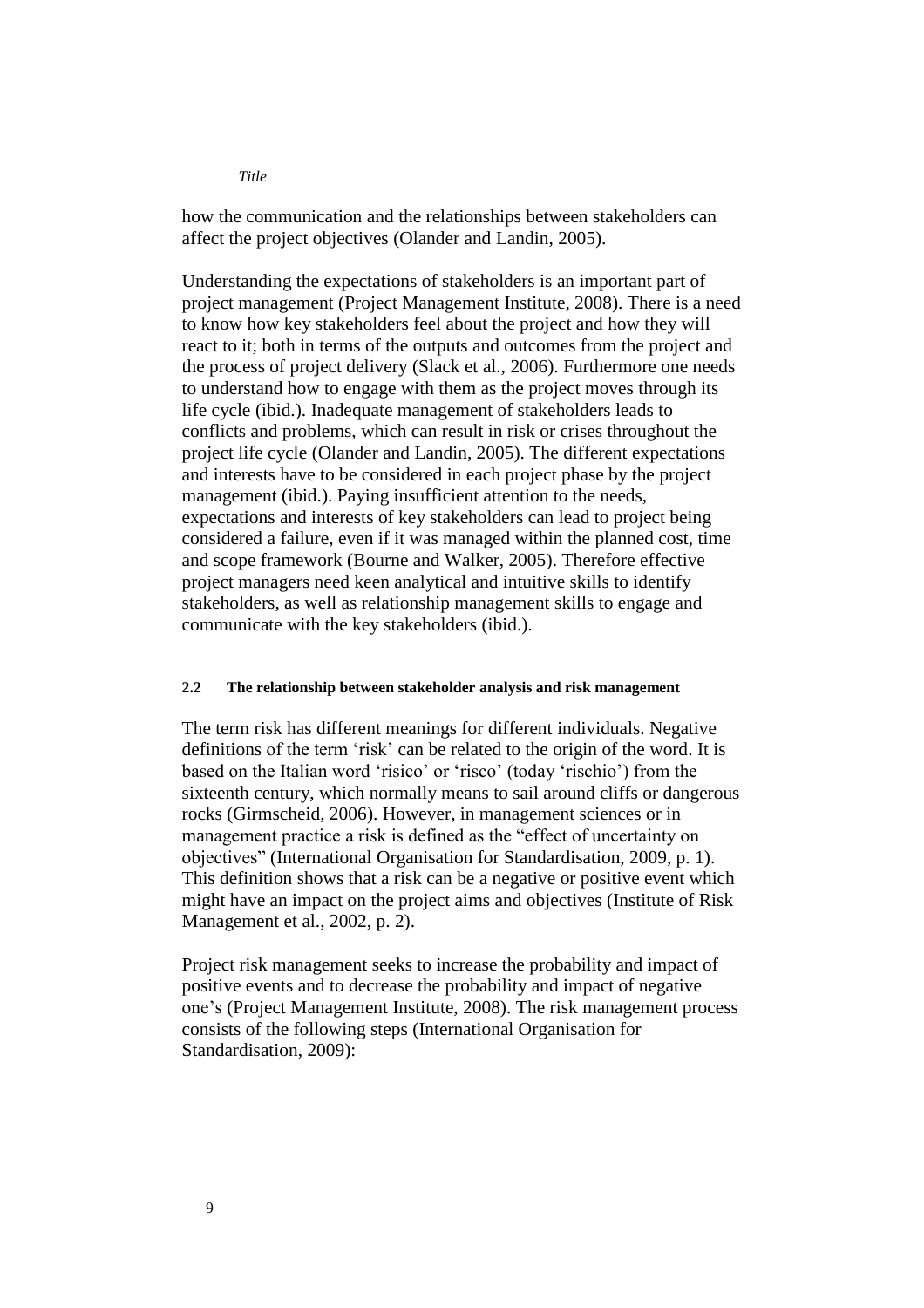- 1. Establishing the context
- 2. Risk assessment
	- 2.1. Risk identification
	- 2.2. Risk analysis
	- 2.3. Risk evaluation
- 3. Risk treatment

Within these steps consultation, communication and monitoring are process elements which have to be done continuously through the project life cycle (International Organisation for Standardisation, 2009).

Stakeholders have to be considered in the risk management process in two ways. Firstly, the views, perceptions and perspectives of stakeholders have to be considered when establishing the context and defining the risk criteria (Miller and Bromiley, 1990; Williams et al., 1999; Roy, 2004; Schwarzkopf, 2006; Sparrevik et al., 2011). This linkage between stakeholder and risk management is related to the decision making and engagement of stakeholders (Williams et al., 1999). This is a communication and relationship management issue, because the multiple stakeholder perspectives affect the risk perception and thus the decision making (Schwarzkopf, 2006). Secondly, accepting that the term 'stakeholder' means any party who affects or can be affected by the actions of another party, shows clearly that there is a link between stakeholder and risk (Thompson, 2010). Stakeholders can cause an uncertain event on the project objectives. Therefore there are risks which can arise out of stakeholders' engagement with the project.

Hence stakeholders have to be considered in risk assessment as well as risk treatment. This relational perspective of stakeholder analysis and risk management has been considered by Leung and Olomolaiye (2010). They developed a risk register, in which the risk event is assigned to various stakeholders. But in accordance with Olander and Landin (2005) further attention is required on developing tools and techniques that focus on the relationship between stakeholder analysis (especially stakeholder mapping) and risk management.

#### **2.3 Problem definition and research aim**

Thompson (2010) and Leung and Olomolaiye (2010) established a link between stakeholders and risk. There are risks which could arise out of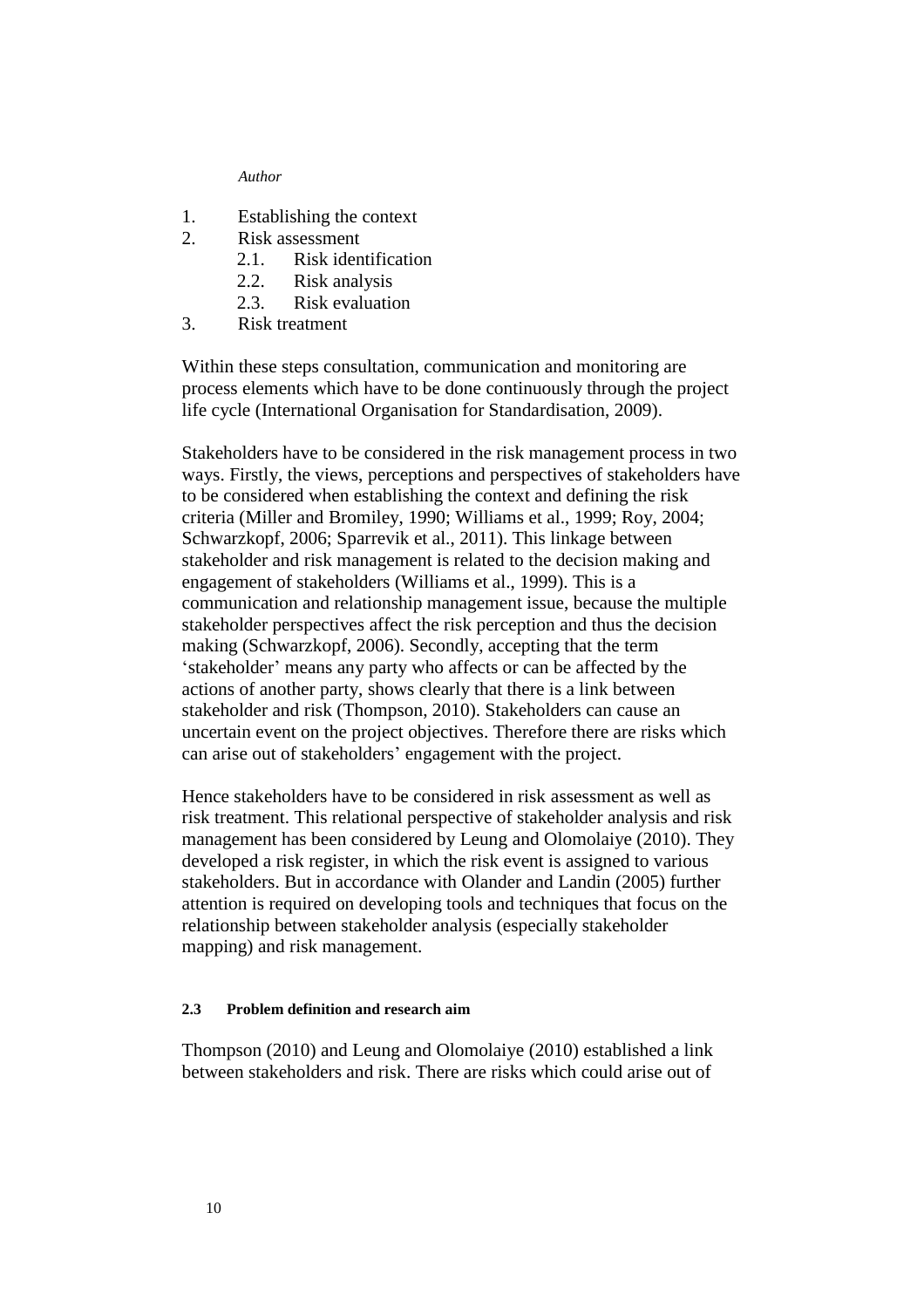stakeholders' attitudes and behaviour. Stakeholder analysis is a tool which shows the needs of different groups related to the project. Conducting stakeholder analysis involves considering the needs of different groups related to the project. But how far would stakeholders go to achieve their aims or to see their interests prevail over the project's goals? Possible answers to this question highlight a huge risk factor (positive or negative) which is not considered in the way stakeholder analysis is currently performed. The traditional way of performing stakeholder analysis characterises stakeholders by their power and by their level of interest in the project. There are also other ways to express the characteristic of stakeholders but these alternatives are also two dimensional i.e. power/interest, power/influence, influence/impact, power/urgency (Project Management Institute, 2008).

Analysing a stakeholder across three dimensions has the potential to provide a higher degree of transparency in terms of its likely impact on the project (Murray-Webster and Simon, 2006). Such heightened transparency will create a stronger required link to risk management. As proposed by Murray-Webster and Simon (2006), this third dimension is classed as 'attitude'. This refers to a stakeholder's inclination to be broadly supportive, hostile or neutral towards the project. Such inclinations can cause a potential benefit/opportunity or failure/threat if translated into specific actions and behaviours on their part. Adding this third dimension gives an insight to the project management function of threats or opportunities which can arise out of those stakeholders. This is important in order to develop an appropriate engagement strategy and in order to set right priorities.

Therefore the overall aim of this paper is to develop a project management model that incorporates the three dimensions of a stakeholder as described above: power, interest and attitude. Such a model will be part of an integrated stakeholder analysis/risk management tool. Supporting objectives of the paper are to apply the model on a real case construction project, to draw conclusions and to identify areas for further investigation.

# **3 Method**

**3.1 Research strategy**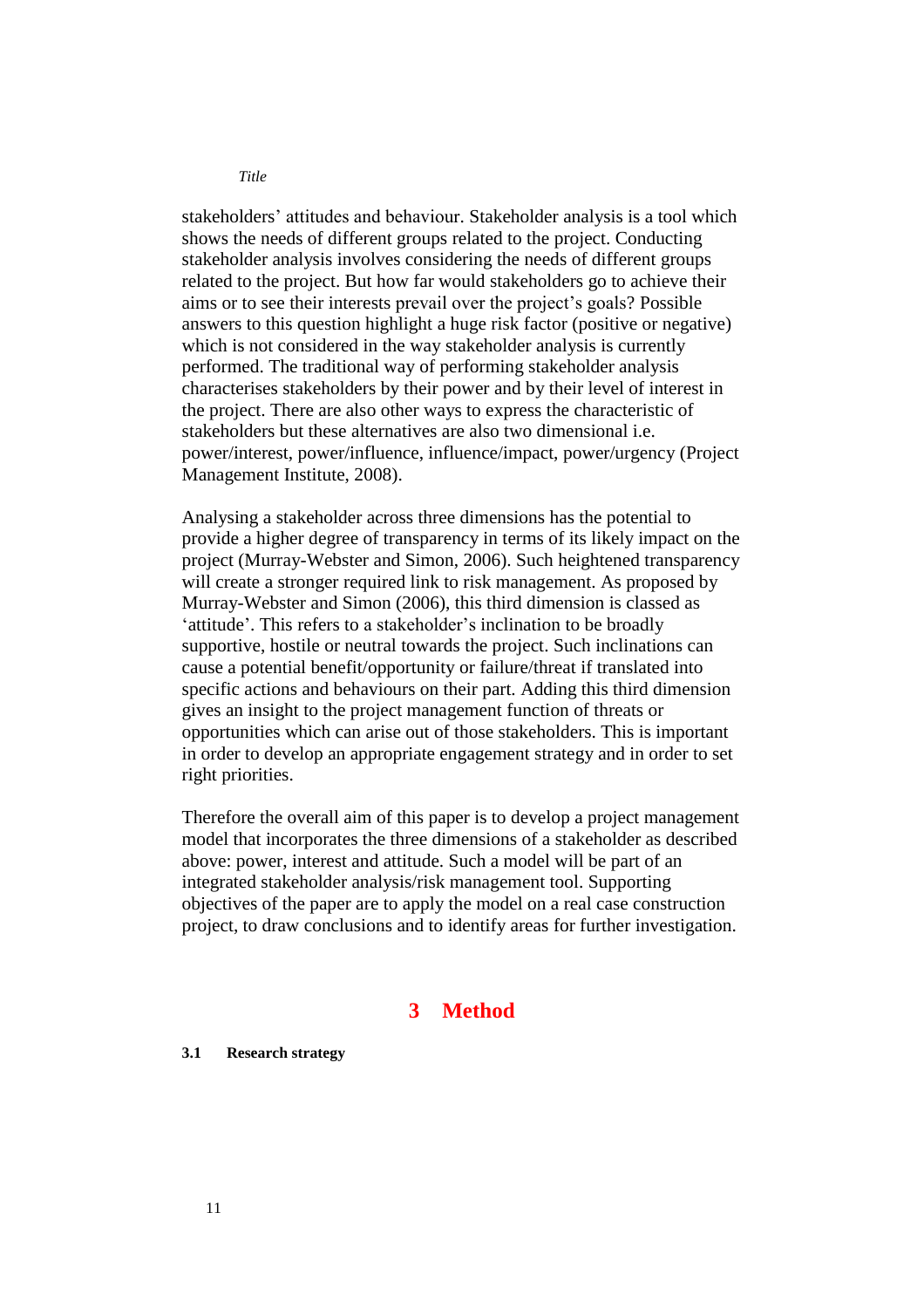This paper seeks to develop a tool to help address problems at the interface between stakeholder analysis and risk management. This development will be done in two stages. Firstly by reviewing the trends in current literature and by observing the traditional approach to stakeholder analysis as typified on a real case construction project. Secondly, the tool will be implemented on the same real case construction project. Then conclusions will be drawn by comparing the actual and new way of carrying out stakeholder analysis.

Data on the traditional approach will be collected using archival records (initial project report and project status reports). This will provide information on who are the salient stakeholders and how they are being managed. After the records have been reviewed the researchers will ask questions about the gathered information with project management practitioners. This will fill in the gaps between theory and practice.

#### **3.2 Case study – Dornier Museum**

The case study is the Dornier Museum, which is the construction of the new museum of aviation and aeronautics in Friedrichshafen, Germany. The project was initiated by Silvius Dornier who is the son of Claude Dornier (1884 – 1969). The museum gives to its visitor's insights into the developments in aerospace and aviation, which have been mainly influenced through the pioneering activities of Claude Dornier. The Dornier Museum is located next to the Zeppelin Museum, the second Museum about aviation in Friedrichshafen. It is also located close to the airport in Friedrichshafen. Annually 150,000 visitors are expected to visit by the museum operators.

The building has the following technical key information:

- Gross floor area: 7,375 m<sup>2</sup>
- Gross volume: 50,900 m<sup>3</sup>
- Length / Width / Height:  $112 \text{ m}$  /  $54 \text{ m}$  /  $12 \text{ m}$
- Foundation: 72 piles (length 18 m)
- Geothermal: 76 geothermal probes, each 80 m depth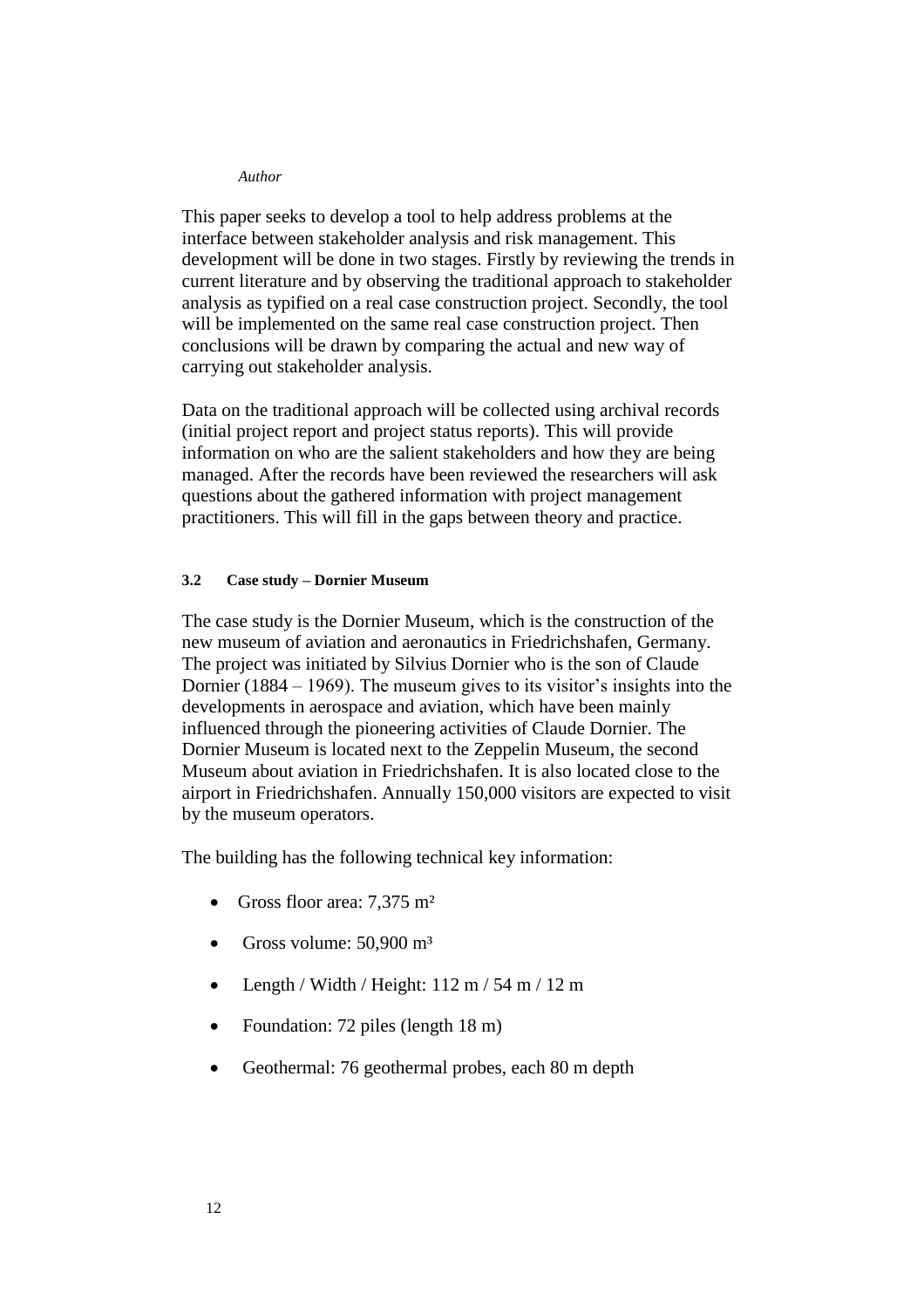The project has an investment figure of approximately 30 Mio  $\epsilon$ . The design phase took 15 months. The execution has been done in 18 months. More than 40 engineering and consultancy firms and more than 300 craftsmen were required for the implementation of the design and execution.

### **4 Findings and Discussion**

#### **4.1 Traditional Approach to Stakeholder Analysis**

The initial project report and existing status reports of the project showed that stakeholder identification was initiated in the early stages of the project. The project management function listed key stakeholders in a table where they were categorised as either internal or external to the project team. Stakeholders were identified through reports from previous similar types of projects and through the experience of the project team members.

The identified stakeholders were analysed qualitatively by the project team in regard to their power and the level of interest in the project. The analysis is based on subjective opinions where points have been given from 1 (low) to 5 (high) for both criteria. The analysis of the key stakeholders was done tabular and a summary of the output from the analysis is shown in Table 1.

| <b>Stakeholder</b>              | <b>Power</b> | Level of interest |  |  |  |
|---------------------------------|--------------|-------------------|--|--|--|
| Client                          |              |                   |  |  |  |
| <i>Public authorities</i>       |              |                   |  |  |  |
| Project Management              | 3            |                   |  |  |  |
| Aerospace Foundation (sponsor)  | 2            |                   |  |  |  |
| <i>Operator</i>                 |              |                   |  |  |  |
| Architect                       |              |                   |  |  |  |
| <b>MEP</b> Planners             |              |                   |  |  |  |
| Contractor                      |              |                   |  |  |  |
| City                            |              |                   |  |  |  |
| $1 = none \ldots 5 = very high$ |              |                   |  |  |  |

**Table 1:** *Power-Interest-Table of the Case Study: Traditional Approach*

After the stakeholders were analysed, the project team created a table in which priorities have been set and suggested treatment strategies listed. The results of this activity were presented to the client in the initial project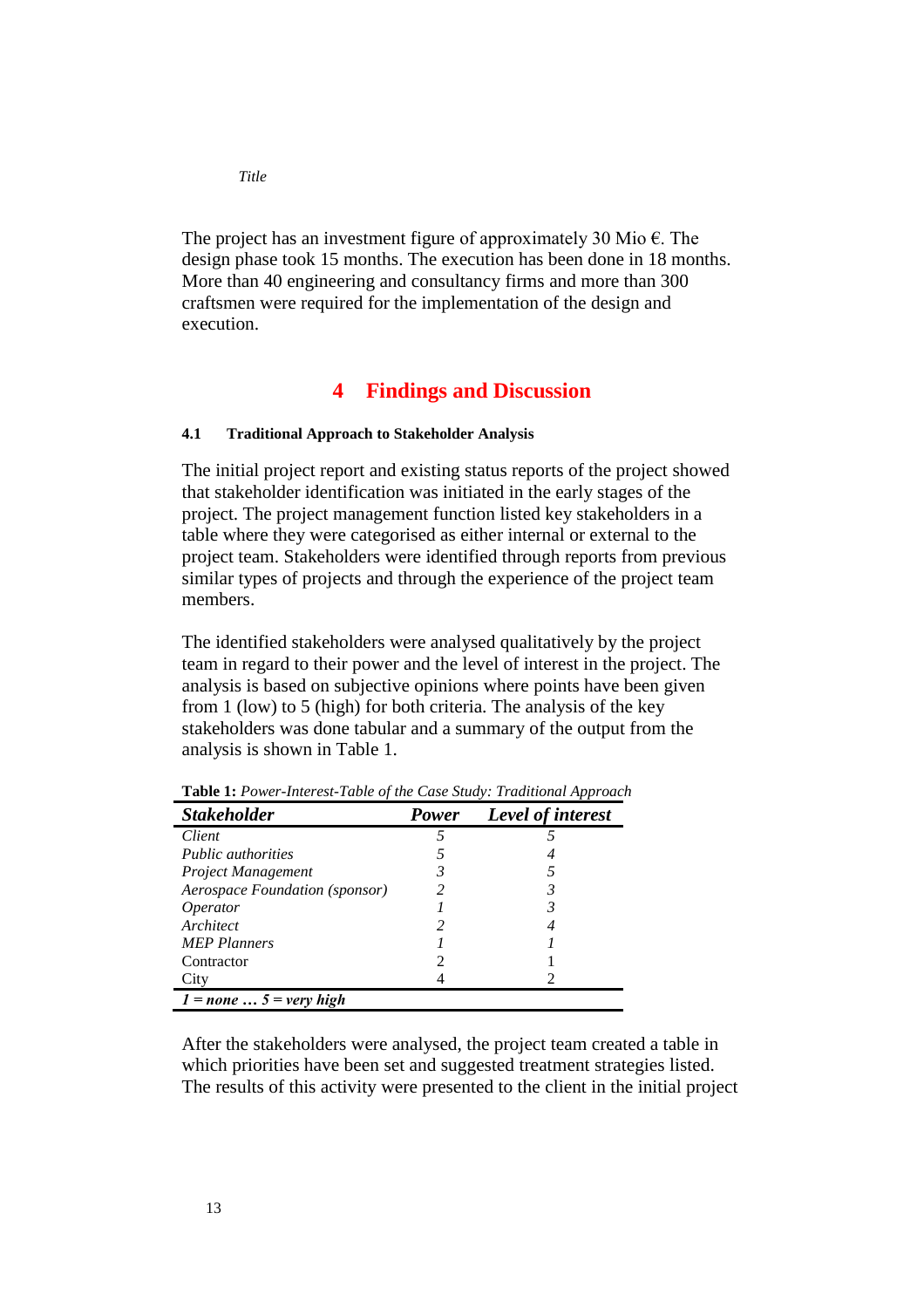report. This gave the client the ability to add key stakeholders and to evaluate the ratings given to the power and the level of interest of the stakeholders.

Clearly in the early stages of the project there was a strong alignment between theory and practice. The project team identified and mapped their key stakeholders, based on both lessons learnt from previous projects and expert experience. The project expectations of those stakeholders was identified and written down. Out of that the key stakeholders were analysed in regard to their power and interest. This gave the required level of transparency to the project team in order to develop treatment and engagement strategies.

However, stakeholder analysis theory emphasises the cyclical and iterative nature of the formal process and, in this respect, practice on the project converged from the theory. The data showed that formal identification and analysis resulting in some form of documented output was only carried out at the project initiation stage. No evidence of further formal analysis was found in any of the status reports produced subsequent to the initial project report. But interviews revealed that stakeholder identification, analysis and engagement did take place in each stage of the project, albeit on an informal basis. It was undertaken verbally in discussions between the project management and stakeholders. This informal approach very much aligns with the notion of stakeholder engagement being an important soft skill, which is focused on effective verbal communication.

Whilst informal approaches are certainly necessary and very useful, they are best viewed as being supplementary to formal approaches rather than as an alternative. There are dangers in undertaking such vital tasks on only an informal basis. There is less transparency and no continuity. It relies on the level of skill and experience of the project team, which will vary from team to team. Team members might leave and the knowledge they have gleaned relating to stakeholders will be lost. In the event of things not going to plan on the project the Sponsor may want evidence of how stakeholders have been engaged and such evidence is best presented in the form of written documents. Crucially the highly dynamic environment of construction projects often results, amongst other things, in the appearance of new stakeholders or the disappearance of existing stakeholders. Also stakeholder needs and characteristics change as the project moves through its life cycle.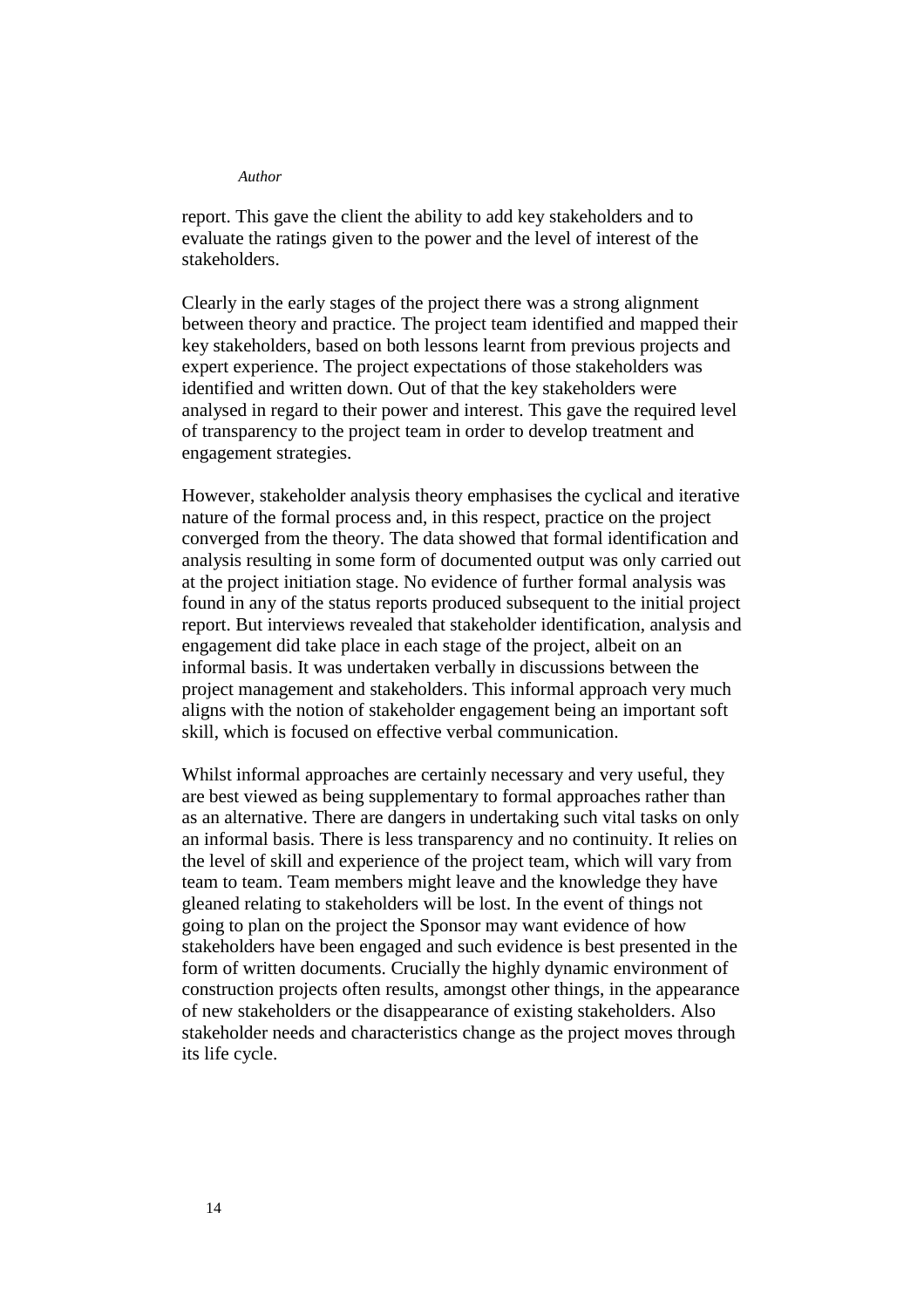In order to be able to cope with these changing project requirements from a stakeholder management perspective, the project management function needs to make sure that the stakeholder analysis is updated (continuity) and it needs to maintain the high visibility (transparency) of the stakeholder analysis. This will help in the development of an appropriate stakeholder treatment or engagement strategy, which can be only achieved through a combination of both formal and informal processes. Stakeholder analysis on the case study using the traditional approach was not done formally over the whole project life cycle. This had its limitations as the changing stakeholder conditions might be neglected and the client will not have a solid basis for decision making on how to engage with the stakeholders.

#### **4.2 Amended Approach to Stakeholder Analysis**

The Power-Interest-Table of the case study (shown in Table 1) reflects the traditional way of how stakeholders have been analysed for the Dornier Museum in Friedrichshafen, Germany. The level of power from the stakeholder has been related to the level of interest by the project management function. The stakeholders can be mapped in a Power-Interest-Matrix (see Figure 1 earlier in the paper), where they are categorised as either "minimal effort", "keep informed", "keep satisfied" or "key players". This leads to appropriate treatment strategies. If a stakeholder is in-between categories the project team has to decide how this stakeholder is to be classified.

Understanding the expectations and potential actions of key stakeholders, based on an understanding of their power and interest in the project, is clearly an important issue. Equally important is to gain an understanding of the risks which could arise out of the stakeholders' expectations and possible actions. Especially where risks are related to threats and there are situations where a stakeholder engagement strategy fails. Then expectations are not perceived as having been met and stakeholder actions are taken that work against the best interest of the project. On the flip side of the same coin there are also situations in which risks are related to opportunities. Expectations may be exceeded, presenting the prospect of a stakeholder contributing above and beyond that originally envisaged for the good of the project.

To assist the management of risk the two dimensional interpretation of stakeholders might be not sufficient in order to increase opportunities and to decrease threats. More transparency can be added to the Power-Interest-

*Title*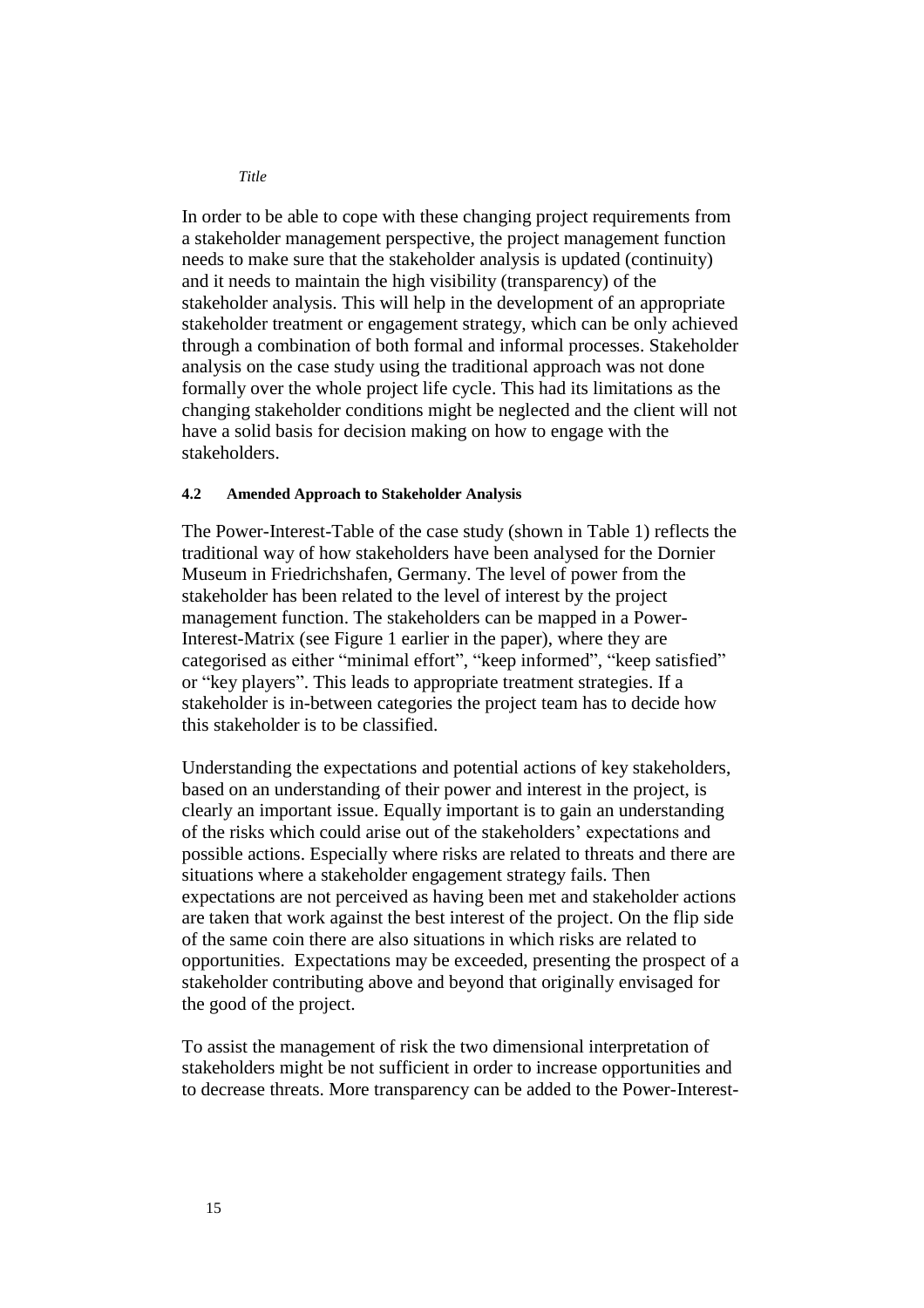Matrix through using a third dimension. In this case the authors propose the attitude of the stakeholder as a third dimension, because the attitude can reflect whether the stakeholder is supporting or opposing the project. Stakeholder attitude can be categorised as positive, neutral or negative. This will help in identifying possible threats or opportunities, i.e. risk identification, as part of the formal project risk analysis and management process. The result of adding this third dimension to the Dornier Museum is shown in Table 2.

| <b>Stakeholder</b>                                                       | Power* | Level of              | Attitude <sup>**</sup> |                |  |
|--------------------------------------------------------------------------|--------|-----------------------|------------------------|----------------|--|
|                                                                          |        | interest <sup>*</sup> | Actual                 | <b>Desired</b> |  |
| Client                                                                   |        |                       |                        |                |  |
| <i>Public authorities</i>                                                |        |                       |                        |                |  |
| Project Management                                                       |        |                       |                        |                |  |
| Aerospace Foundation (sponsor)                                           |        |                       |                        |                |  |
| <i>Operator</i>                                                          |        |                       |                        |                |  |
| Architect                                                                |        |                       |                        |                |  |
| <b>MEP</b> Planners                                                      |        |                       |                        |                |  |
| Contractor                                                               |        |                       |                        |                |  |
| City                                                                     |        |                       |                        |                |  |
| ∗<br>$1 = none \ldots 5 = very high$                                     |        |                       |                        |                |  |
| ** 1= very positive; 2=positive; 3=neutral; 4=negative; 5= very negative |        |                       |                        |                |  |

**Table 2:** three dimensional Stakeholder Analysis [3dSA]

The authors distinguish the third dimension in terms of actual and desired attitude. The actual attitude shows whether the stakeholder has a negative, neutral or positive impact on the project objectives, i.e. will possibly lead to risk. The comparison between desired and actual attitude helps in proactively managing the risks related to the stakeholders. If the stakeholder does not hold the desired attitude then the project management function needs to develop an appropriate treatment and engagement strategy.

As mentioned above, a risk can be a potential benefit or a potential threat. The usual focus of project risk management is on mitigating the negative aspects of risk i.e. the threats to the project. In this section the usefulness of the adapted stakeholder analysis matrix in Table 2 will be illustrated by reference to the less common focus, which is on the positive aspects of risk i.e. the opportunities that are presented during the undertaking of the project. The fact that the construction project is a museum outside the city centre, results in a building which contributes to the social environment in a positive way. Therefore this project holds as many opportunities and benefits to its stakeholders as disadvantages and potential threats. Hence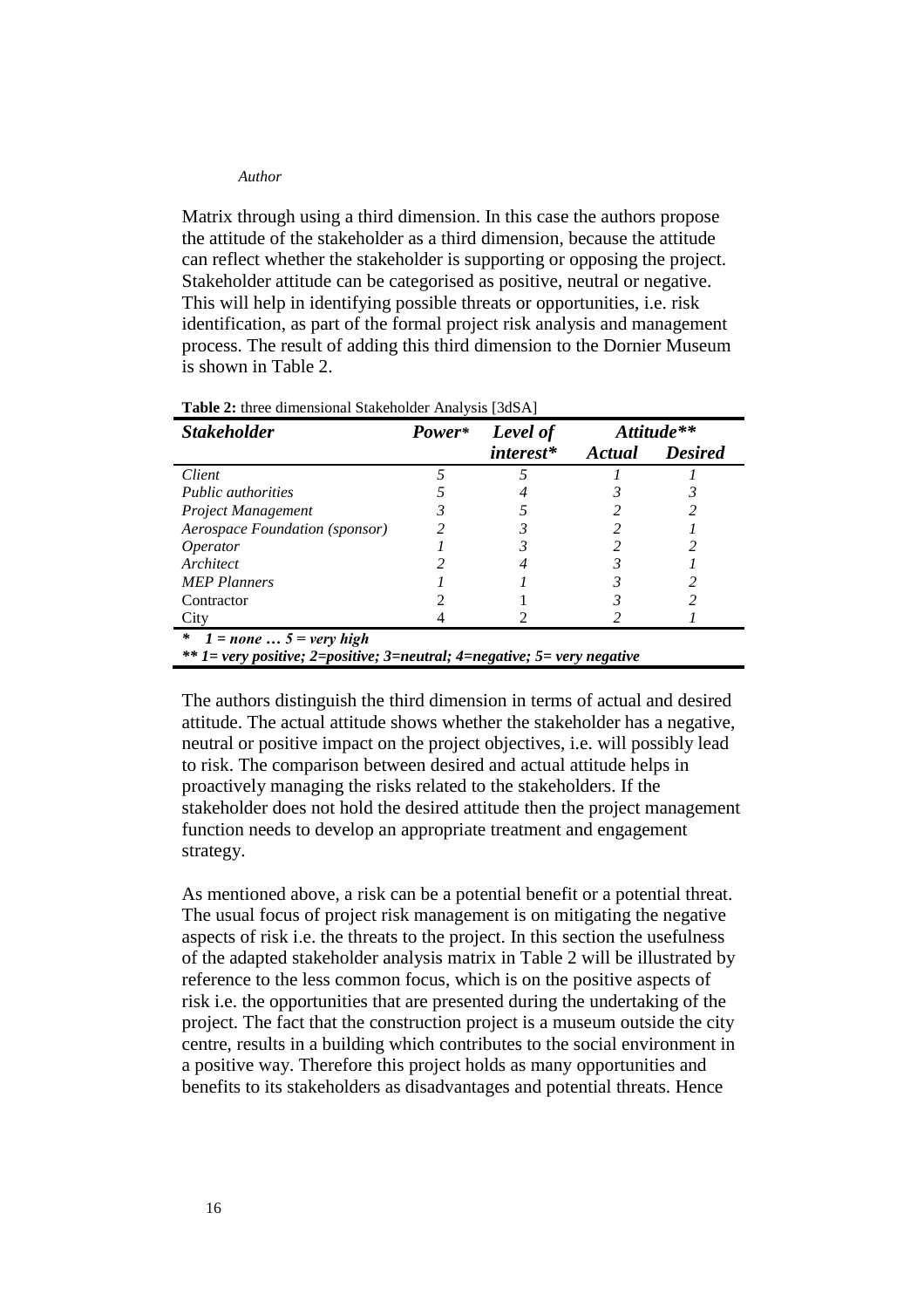one key aim of risk management in this particular case is to identify and exploit possible opportunities. Furthermore showing the positive perspective of risk emphasises the importance of this oft-neglected aspect of project risk analysis and management.

The qualitative numerical values for the dimension Attitude shown in Table 2 were generated through discussion with the project team of the case study. The three dimensionality of the tool can be visualised with the 3dSA diagram shown for the Actual Attitude in Figure 2.



**Figure 2:** 3dSA-Diagram for Actual Attitude

The third dimension, Actual Attitude, is represented by the size of the ball, which shows if the stakeholder has a positive or negative attitude towards the project. Therefore the attitude shows if opportunities or threats are linked to that particular stakeholder. The basic principle behind the 3dSA diagram is the bigger the ball the higher the opportunity. This can also be done for the desired attitude as well in a separate diagram. Hence, after the stakeholders have been mapped, the project team has an enhanced level of understanding of their salience and is better able to decide on appropriate engagement strategies.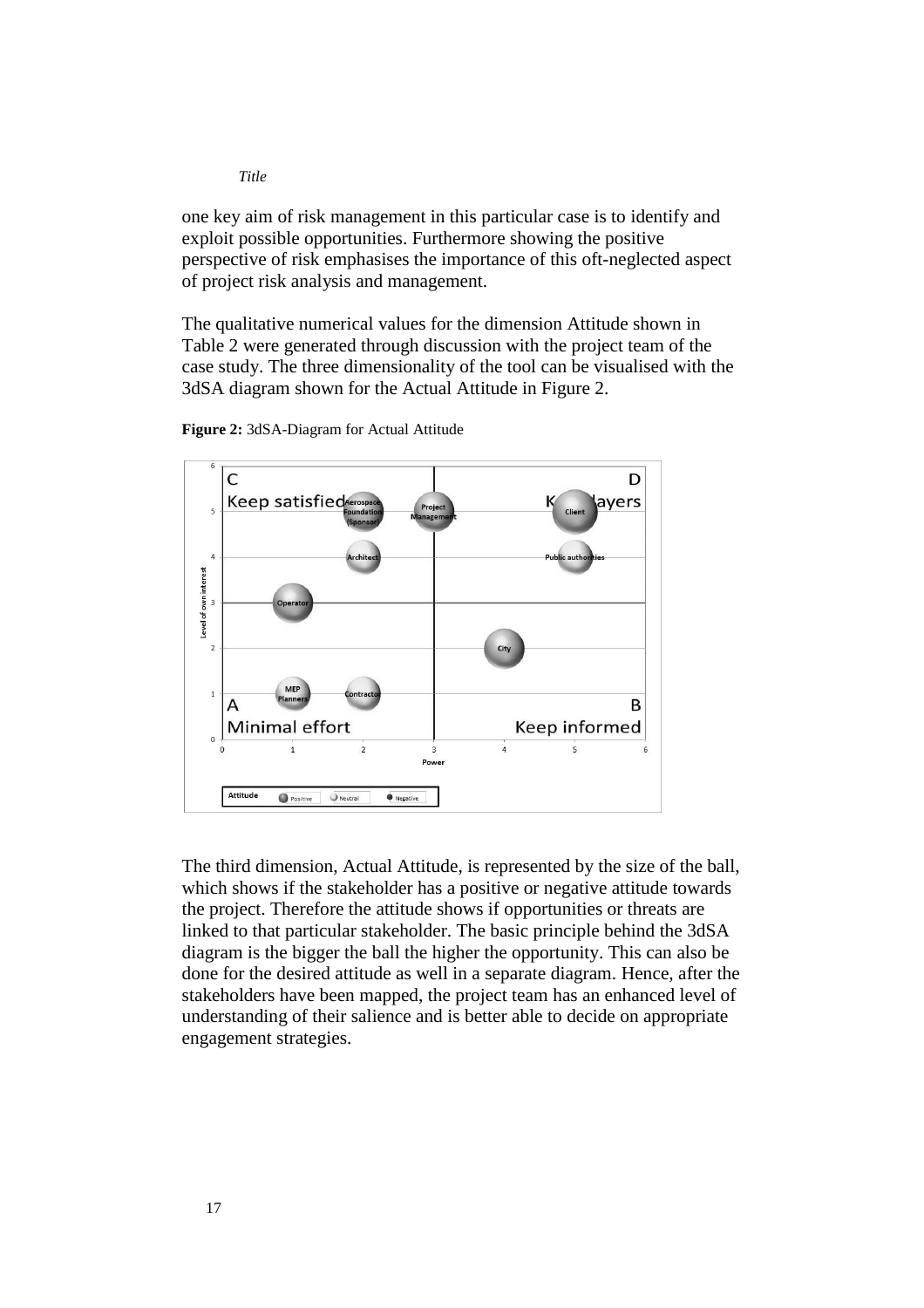To illustrate the use of the diagram we consider the example of the public authorities. The traditional approach classes this stakeholder as a Key Player, as they have high power and high level of interest. On this basis they would require time and effort in terms of engagement activities. However the public authorities have a neutral Actual Attitude towards the project, which is similar to that what the project team expects. The only thing required by the public authorities is that the project complies with the stipulated laws and regulations of the city and urban authorities. Assuming that the public authorities have neutral attitude towards the project means they will ensure a fair treatment. Hence, whilst this stakeholder is a key player in the traditional analysis, it is enough to keep them satisfied because they do not hold any potential threats or opportunities for the project. As a result, an appropriate engagement strategy for this stakeholder is to ensure the project complies with the laws and regulations, if necessary hiring a consultant in order to achieve this compliance. Thus the use of the 3dSA has provided a different perspective on stakeholder salience, with the conclusion that the engagement with this stakeholder is handled in an effective and efficient way. More intensive engagement would be required if the public authorities have a negative attitude towards the project (though this is not the case in the case study as it involves a museum outside the city centre).

A second example is the Sponsor (Aerospace Foundation). As shown in Figure 2 they have a positive attitude towards the project. They expect more recognition and interest in their organisation through the museum. They want to have areas in the museum where they can do promotions and advertise their institution, in order to get more members and donors. In the traditional Power-Interest-Matrix this stakeholder is classified as 'keep satisfied' (high interest/low power). But there are major potential opportunities in deeper engagement with this stakeholder in the operational phase of the project. For instance it might be that the museum needs new funds for refurbishments, expansions or new exhibition materials. Therefore the project team desires a very positive attitude from stakeholder towards the project, in order to be able to maximise eventual opportunities for the future. Hence, actively engaging with the stakeholder during the project execution might result in a closer relationship, which might be beneficial to the project. Factoring in a highly positive attitude from the 3dSA diagram, this stakeholder can be viewed as a Key Player during the operational phase. The project team should try to create a strong relational foundation during the project execution, in order to increase the potential benefits during operation. A possible engagement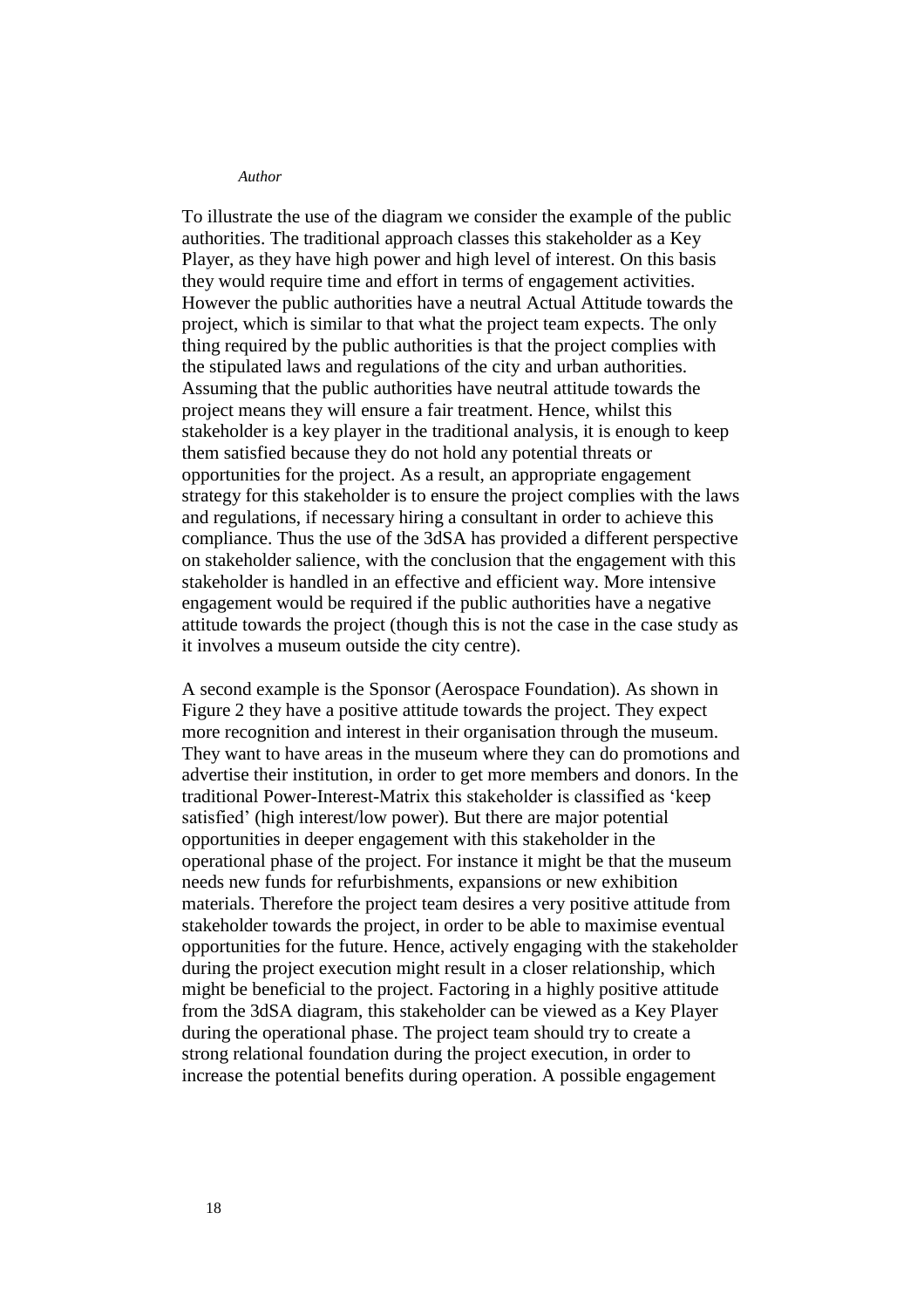strategy could be to make use of a quarterly project newsletter, where the current and expected status of the project is illustrated (such a strategy is typically used for engaging with important stakeholders). Another engagement strategy is to enable site visits by the Sponsor. Such active engagement with elements of the project will give the Sponsor the feeling that they are important part of the whole activity.

### **5 Conclusion**

To conclude, this paper proposes a modified tool for analysing project stakeholders, with the aim to create a stronger link between risk management and stakeholder analysis. The tool categorises stakeholders in three dimensions rather than in two, as is typically done in current practice. The resultant method is called the "three dimensional stakeholder analysis", in short, the 3dSA. The Attitude of the stakeholder towards the project is the third dimension; with attitude differentiated between actual and desired. Attitudes can be positive, neutral or negative towards the project aims and objectives, and can therefore reflect risks which can arise out of stakeholders' behaviours and intentions. Through the comparison between actual and desired, the resultant risks can be managed proactively, rather than reactively in a crisis management approach.

The decision about which dimensions should be emphasised i.e. power, level of interest or attitude, is dependent on the project circumstances. A degree of flexibility and discretion is required by the project team in using the tool. In the illustrative example of the Dornier Museum presented in the paper the project team confirmed that the 3dSA tool creates a better understanding of stakeholders to the project. Also that it reflects the risks, in terms of both threats and opportunities, associated with the stakeholders. Hence it was perceived as a useful tool in supporting the development of the stakeholder engagement strategy.

The limits of the tool are related to its usage in practice. Stakeholder analysis has always been practiced, but often not in a detailed and formalised way. Therefore the tool might be perceived as nothing new, just a formalisation of what is already practiced. Therefore there needs to be a will to make stakeholder analysis an on-going and formal project management activity, complementing invaluable informal engagement processes.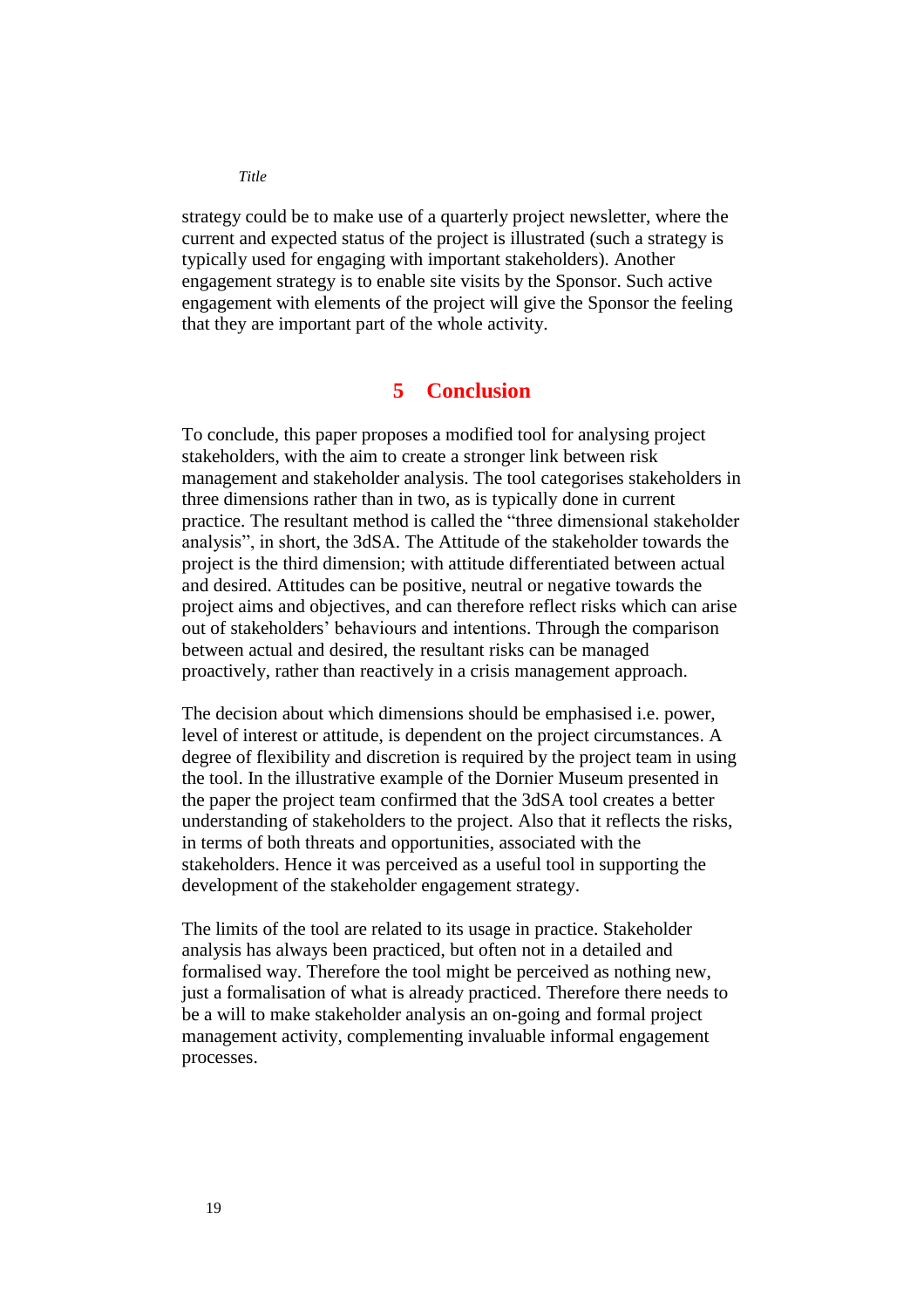Further work is required in developing the 3dSA. For example, research is needed in order to define universal analysis dimensions for different types of projects. The validity of the tool could be tested through further indepth case studies. Stakeholder analysis is typically practiced in a qualitative way, which produces data that are related to subjective opinions. To mitigate the subjective interpretations of the 3dSA, work could also focus on methods for quantifying the stakeholders against the dimensions. This might result in more objectivity in terms of the output from the stakeholder analysis process.

### **References**

- Al-Bahar, J., and Crandall, K. (1990). Systematik Risk Management Approach for Construction Projects. *Journal of Construction Engineering, 116*(3), 533-546.
- Association for Project Management. (2006). *APM Body of Knowledge* (5th ed.). Buckinghamshire: Association for Project Management.
- Bourne, L., and Walker, D. H. (2005). Visualising and mapping stakeholder influence. *Management Decision, 43*(5), 649-660.
- Brugha, R., and Varvasovszky, Z. (2000). Stakeholder analysis: a review. *Health Policy and Planning, 15*(3), pp. 239-246.
- Celar, S., Turic, M., and Vickovic, L. (2010). 4DSA: 4-Dimensional Presentation of Stakeholder Analysis in Large Software Project. *21st International DAAAM Symposium* (pp. 3-4). Vienna: DAAAM International.
- Chapman, C. (1997). Project risk analysis and management-PRAM the generic process. *International Journal of Project Management, 15*(5), 273-281.
- Chinyio, E., and Olomolaiye, P. (2010). 1 Introducing Stakeholder Management. In E. Chinyio, and P. Olomolaiye, *Construction Stakeholder Management* (pp. 1-12). Chichester: Wiley-Blackwell.
- Eccles, R. G. (1981). The quasifirm in the construction industry. *Journal of Economic Behavior and Organization, 2*, 335-357.
- Freeman, R. E. (1984). *Strategic Management: A Stakeholder approach.* Boston: Pitman Publishing.
- Gann, D. M. (1996). Construction as a manufacturing process? Similarities and differences between industrialized housing and car production in Japan. *Construction Management and Economics, 14*(5), 437-450.
- Garnett, N., and Pickrell, S. (2000). Benchmarking for construction: theory and practice. *Construction Management and Economics, 18*(1), 55-63.
- Gidado, K. (1996). Project complexity: The focal point of construction production planning. *Construction Management and Economics, 14*(3), 213-225.
- Girmscheid, G. (2006). *Strategisches Bauunternehmensmanagement- Prozessorientiertes integriertes Management für Unternehmen in der Bauwirtschaft.* Berlin: Springer Verlag.
- Ihlen, O., and Berntzen, O. (2007). When lobbying backfires balancing loby efforts with insights from stakeholder theory. *Journal of Communication Management, 11*(3), 235-246.
- Institute of Risk Management, Association of Insurance Managers, and National Forum for Risk Management in the Publicn Sector. (2002). *A Risk Management Standard.* London: IRM.